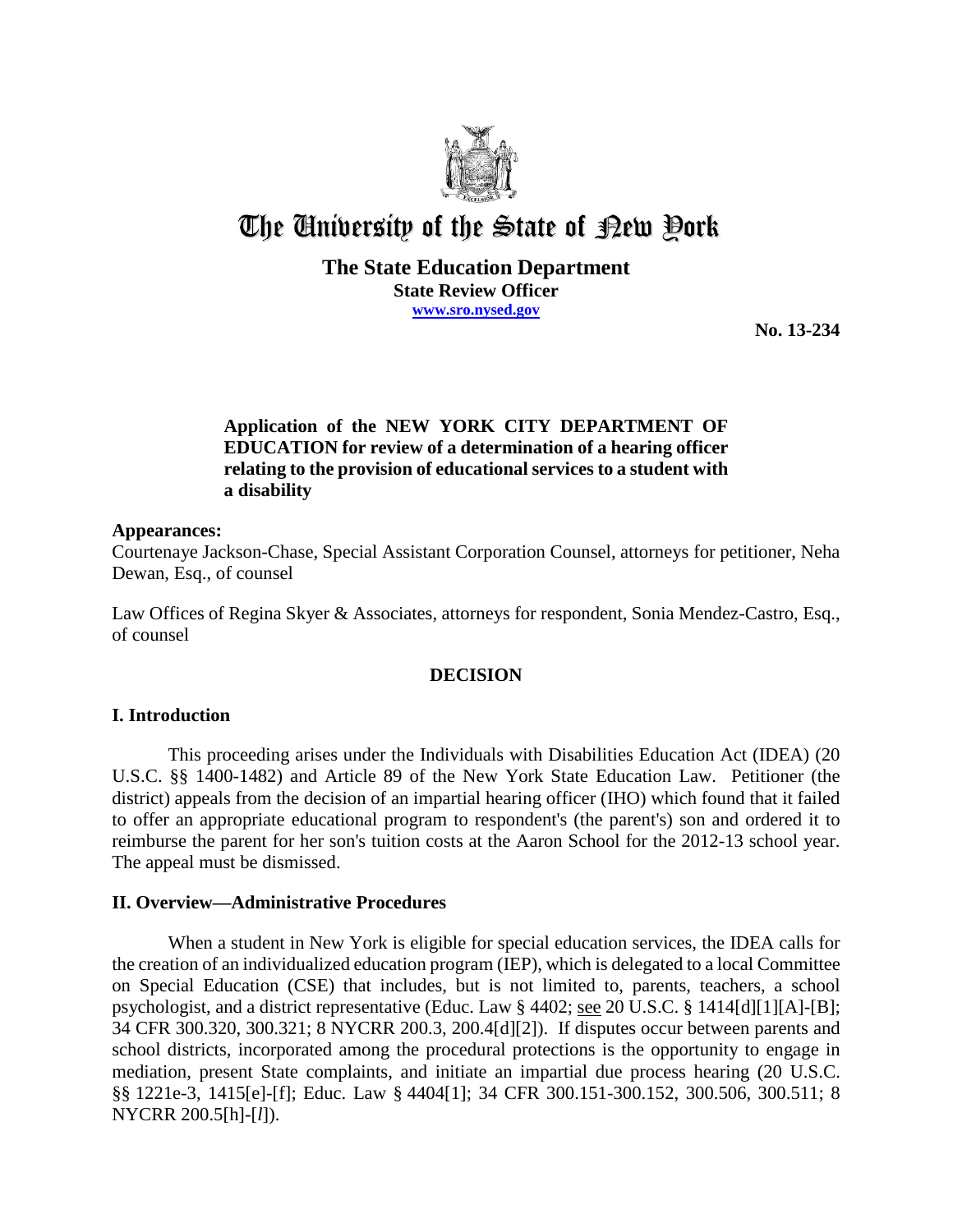New York State has implemented a two-tiered system of administrative review to address disputed matters between parents and school districts regarding "any matter relating to the identification, evaluation or educational placement of a student with a disability, or a student suspected of having a disability, or the provision of a free appropriate public education to such student" (8 NYCRR 200.5[i][1]; see 20 U.S.C. § 1415[b][6]-[7]; 34 CFR 300.503[a][1]-[2], 300.507[a][1]). First, after an opportunity to engage in a resolution process, the parties appear at an impartial hearing conducted at the local level before an IHO (Educ. Law § 4404[1][a]; 8 NYCRR 200.5[j]). An IHO typically conducts a trial-type hearing regarding the matters in dispute in which the parties have the right to be accompanied and advised by counsel and certain other individuals with special knowledge or training; present evidence and confront, cross-examine, and compel the attendance of witnesses; prohibit the introduction of any evidence at the hearing that has not been disclosed five business days before the hearing; and obtain a verbatim record of the proceeding (20 U.S.C. § 1415[f][2][A], [h][1]-[3]; 34 CFR 300.512[a][1]-[4]; 8 NYCRR 200.5[j][3][v], [vii], [xii]). The IHO must render and transmit a final written decision in the matter to the parties not later than 45 days after the expiration period or adjusted period for the resolution process (34 CFR 300.510[b][2], [c], 300.515[a]; 8 NYCRR 200.5[j][5]). A party may seek a specific extension of time of the 45-day timeline, which the IHO may grant in accordance with State and federal regulations (34 CFR 300.515[c]; 8 NYCRR 200.5[j][5]). The decision of the IHO is binding upon both parties unless appealed (Educ. Law § 4404[1]).

A party aggrieved by the decision of an IHO may subsequently appeal to a State Review Officer (SRO) (Educ. Law § 4404[2]; see 20 U.S.C. § 1415[g][1]; 34 CFR 300.514[b][1]; 8 NYCRR 200.5[k]). The appealing party or parties must identify the findings, conclusions, and orders of the IHO with which they disagree and indicate the relief that they would like the SRO to grant (8 NYCRR 279.4). The opposing party is entitled to respond to an appeal or cross-appeal in an answer (8 NYCRR 279.5). The SRO conducts an impartial review of the IHO's findings, conclusions, and decision and is required to examine the entire hearing record; ensure that the procedures at the hearing were consistent with the requirements of due process; seek additional evidence if necessary; and render an independent decision based upon the hearing record (34 CFR 300.514[b][2]; 8 NYCRR 279.12[a]). The SRO must ensure that a final decision is reached in the review and that a copy of the decision is mailed to each of the parties not later than 30 days after the receipt of a request for a review, except that a party may seek a specific extension of time of the 30-day timeline, which the SRO may grant in accordance with State and federal regulations (34 CFR 300.515[b], [c]; 8 NYCRR 200.5[k][2]).

#### **III. Facts and Procedural History**

 $\overline{a}$ 

According to the parent, the student demonstrated developmental differences at an early age (Tr. pp. 345-86). The parent testified that, during the student's early school history, the student was recommended to receive special education in general education classroom placements with integrated co-teaching (ICT) services or special class placements (Tr. p. 389).<sup>1</sup> However, the

 $<sup>1</sup>$  The parent testified that she did not recall the recommendations made for the student's program specifically for</sup> each year but that it "flip flopp[ed] through the years" between general education classroom placements with ICT services and special class placements (Tr. p. 389). Additionally, for the sake of clarity, this decision will refer to this placement on the continuum of services as a classroom providing ICT services even though the hearing record, at times, refers to the services as "collaborative team teaching" or "CTT" (see, e.g., Tr. pp. 7-12, 35, 52- 56, 78-79, 92-93, 95, 140).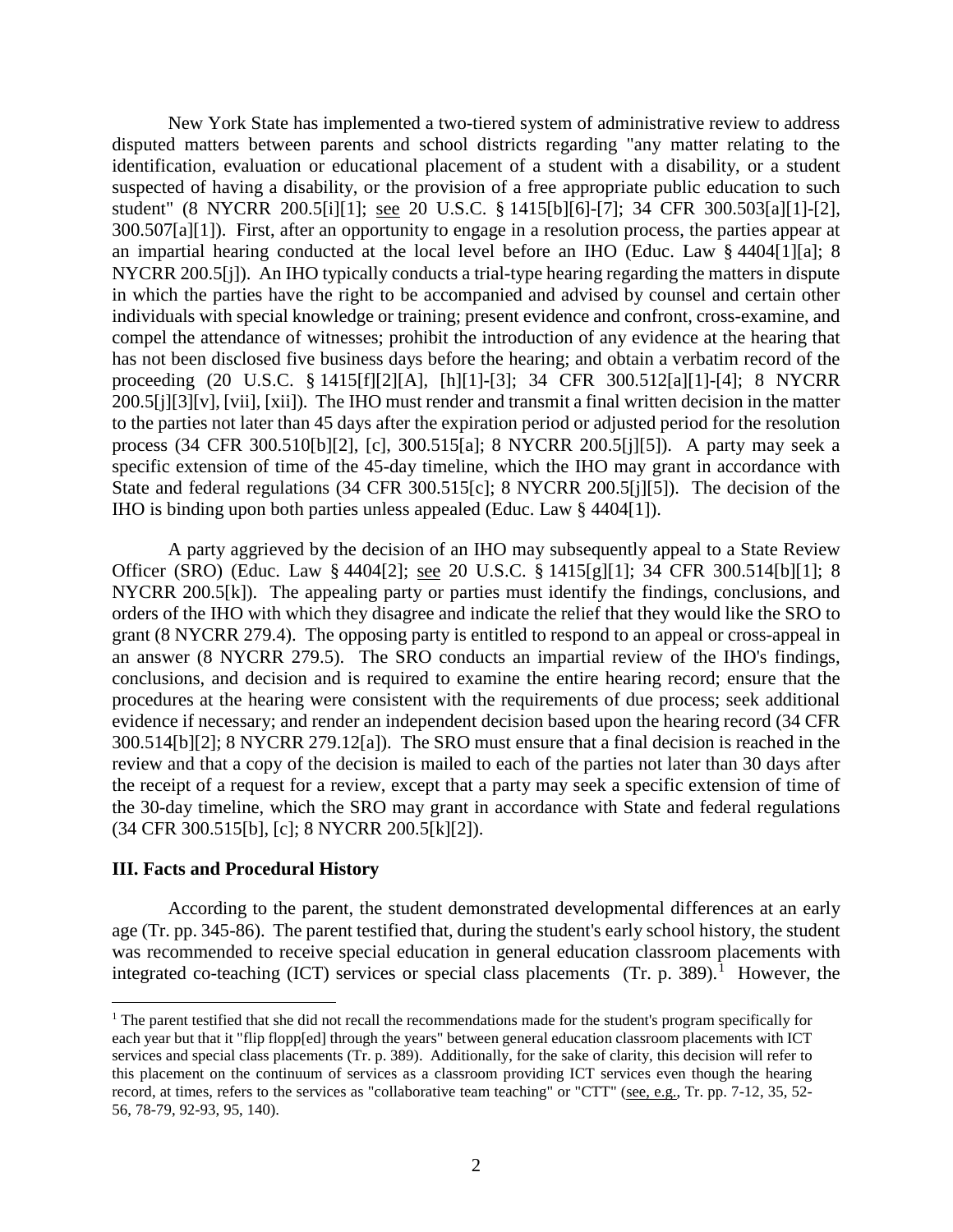student never attended a district public school, as the parent placed the student at the Aaron School, where he has remained since first grade  $(Tr, p. 415)$ .<sup>2</sup> The student underwent a private psychoeducational evaluation between August and December 2011, the report for which reflected the student had received diagnoses of an "autistic spectrum disorder," an "obsessional compulsive disorder," an anxiety disorder, and a disorder of sensory integration (Parent Ex. G at p. 17).

 On January 14, 2012, the student's parents signed a contract enrolling the student at the Aaron School for the 2012-13 (eighth grade) school year (Parent Ex. I at p. 3).<sup>3</sup> Payments consistent with the contract were made by the parent's mother on behalf of the student (Tr. pp. 426-27; see Parent Exs. F; J; K; M).

The CSE convened on March 19, 2012 to conduct the student's annual review and to develop an IEP for the 2012-13 school year (Dist. Exs. 1 at p. 10; 2 at p. 1). At the time of the March 2012 CSE meeting the student exhibited high cognitive ability (superior range) (Tr. pp. 24, 96; Dist. Ex. 1 at p. 1; Parent Ex. G at pp. 4, 18) and average to superior academic ability (Tr. pp. 24, 181, 221; Dist. Exs. 1 at p. 1; 6 at p. 2; Parent Ex. G at p. 22); however, his classroom performance was affected by difficulties with inferential thinking, novel tasks, social relatedness, anxiety, rigidity and cognitive inflexibility, regulating his emotions and reactions to situations, obsessive compulsive behavior, sensory deficits including sensitivity to loud noise, auditory and visual perception issues, staying on task, and by the student's disruptive behaviors including calling out in class, yelling/screaming, and teeth grinding (Tr. pp. 96-98, 181-82, 186, 220-21, 322; Dist. Ex. 6 at pp. 4-8). Finding the student eligible for special education as a student with a speech or language impairment, the March 2012 CSE recommended that the student receive ICT services in a general education classroom five periods per week in mathematics, English language arts (ELA), social studies, and sciences (Dist. Ex. 1 at pp. 1, 6).<sup>4</sup> The March 2012 CSE also recommended related services, including one 40-minute group speech-language therapy session per week in the general education classroom, one 40-minute group OT session per week in the general education classroom, one 40-minute group counseling session per week in the general education classroom, and one 40-minute individual counseling session per week in the provider's office (id. at pp. 6-7). The March 2012 IEP also indicated that the CSE had considered a special class in a community school for the student but rejected it as overly restrictive because, given the student's cognitive and academic potential, he should have full access to the general education curriculum and nondisabled peers (id. at p. 12; see Dist. Ex. 1 at p. 9). Minutes of the March 2012 CSE meeting reflected that, although the student was able to follow a general education curriculum, the student's parent and

 $\overline{a}$ 

<sup>&</sup>lt;sup>2</sup> The Commissioner of Education has not approved the Aaron School as a school with which school districts may contract to instruct students with disabilities (Parent Ex. F; see 8 NYCRR 200.1[d]; 200.7).

<sup>&</sup>lt;sup>3</sup> The copy of the contract in the hearing record is on "Aaron Academy" letterhead; however, testimony by the Aaron School administrator indicated that the upper school is no longer referred to as Aaron Academy and, as of the 2012-13 school year, it is under the umbrella of the Aaron School and includes kindergarten through twelfth grades (Tr. p. 174). For ease of reference the school will be referred to as "the Aaron School."

<sup>4</sup> Minutes of the March 2012 CSE meeting indicated that the CSE discussed changing the student's eligibility classification to a student with autism based on the 2011 psychoeducational evaluation; however, the parent preferred to maintain her son's eligibility classification as a student with a speech or language impairment (Dist. Ex. 2 at p. 2). The hearing record reflects that the student's classification as a student with a speech or language impairment is not in dispute in this appeal (Tr. pp. 383-85; see 34 CFR 300.8[c][11]; 8 NYCRR 200.1[zz][11]).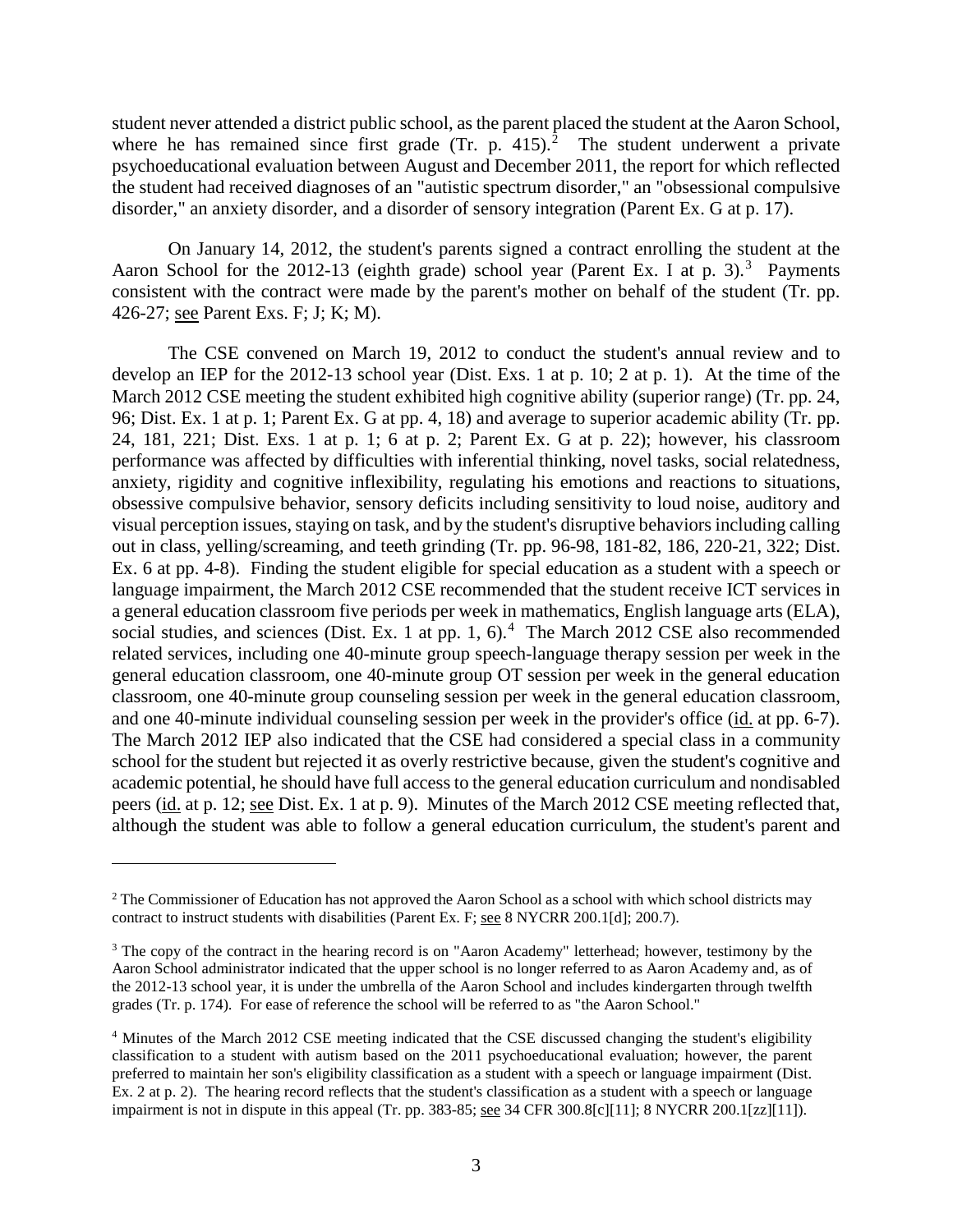his Aaron School teacher believed that the student required a small class setting (Dist. Ex. 2 at p. 2; see also Tr. p. 393; Dist. Ex. 1 at p. 11).

In a final notice of recommendation (FNR) dated July 31, 2012, the district summarized the special education programs and related services recommended in the March 2012 IEP and identified the particular public school site to which the district assigned the student to attend for the 2012-13 school year (Dist. Ex. 3). By letter dated August 3, 2012, the parent informed the district that she disagreed with the March 2012 CSE's recommendation for ICT services because they were insufficient for the student; however, she requested information about and an opportunity to visit the assigned public school site (Parent Ex. C). The hearing record reflects that the parent did not receive a response from the district and, by letter dated August 22, 2012, the parent rejected the March 2012 IEP and assigned public school site (Tr. p. 404; Parent Ex. B). In her letter, the parent advised the district of her intention to place the student at Aaron School for the 2012-13 school year and seek funding from the district in the event that the district did not "cure the procedural and substantive errors in the development of [the student's] IEP and offer him an appropriate program consistent with his needs" (Parent Ex. B at pp. 1, 3). The letter also described the parent's concerns with the March 2012 IEP and requested transportation for the student to the private school in the event that the IEP "remain $[ed]$  unremedied" (id. at pp. 2-3). According to the parent, she did not receive any response from the district regarding any of the concerns raised in her letter (Tr. p. 431-32).

The hearing record reflects that the student attended Aaron School for the 2012-13 school year, beginning in September 2012 (Parent Exs. E; N; O; P). At the end of September 2012, the parent visited a classroom with ICT services at the assigned public school site (the proposed class) (Tr. pp. 404, 424-26).

By letter dated October 9, 2012, the district responded to the parent's August 3, 2012 letter and acknowledged the parent's disagreement with the CSE's recommendations and, apparently in error, her request that the CSE reconvene to discuss the program recommendation made by the March 2012 CSE (Parent Ex. Q; see Parent Ex. C). The letter requested that the parent provide any updated materials regarding the student for the CSE to review prior to the CSE reconvening or prior to a discussion with the district regarding her concerns (Parent Ex. Q).

 By letter dated October 12, 2012, the parent responded to the district, stating that she had not requested a new meeting, reiterating the purpose of her earlier letter (to inform the district of her disagreement with the recommendation for ICT services and to gain information about and an opportunity to visit the assigned public school site) and informing the district that she had since toured the school and received "answers to [her] questions" regarding the assigned public school site from a school administrator (Parent Ex. R). The letter also indicated that the parent was forwarding the student's end of year progress report from the Aaron School and that she was willing to meet with the district to discuss it (id.).

## **A. Due Process Complaint Notice**

In a due process complaint notice dated November 16, 2012, the parent alleged that the district failed to offer the student a free appropriate public education (FAPE) for the 2012-13 school year (see generally Parent Ex. A). Specifically, the parent alleged that the March 2012 CSE failed to conduct certain evaluations and was not properly composed because it lacked a required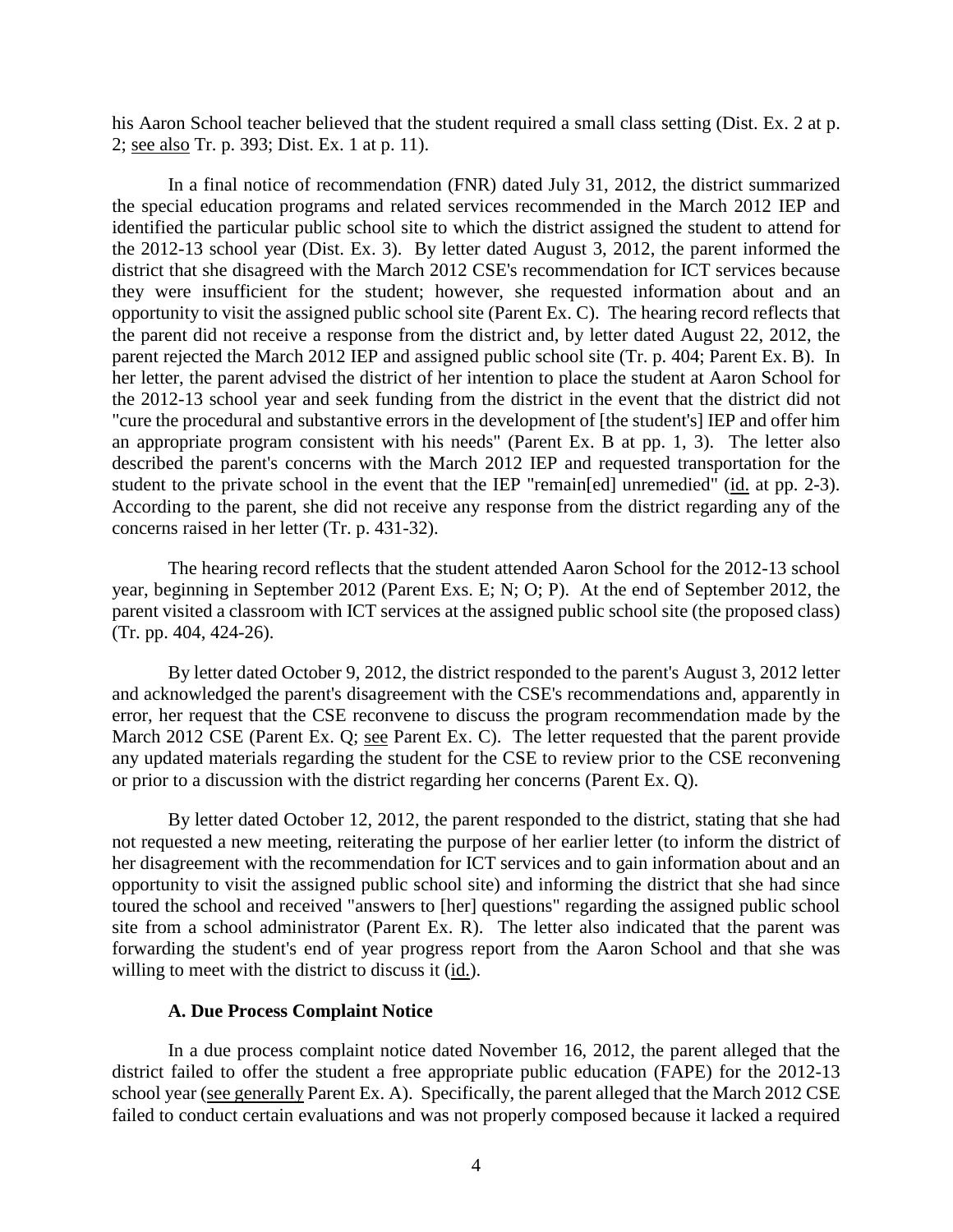regular education teacher (id. at pp. 2-3, 5). The parent further alleged that the March 2012 CSE deprived the parent the opportunity to meaningfully participate in the development of the student's IEP and predetermined its recommendations, in that the CSE "dismissed the parent's input and the professional's opinions regarding the nature of [] the student's disabilities," failed to "meaningfully review" the privately obtained evaluation, and failed to consider all of the placement options on the continuum  $(id.$  at pp. 3-6). The parent also alleged that the March 2012 CSE should have conducted a functional behavioral assessment (FBA) and developed a behavior intervention plan (BIP) for the student, and that the behavior strategies and supports in the March 2012 IEP were insufficient and could not be implemented in a typical ICT classroom (id. at pp. 5-6). The parent also alleged that the recommended general education classroom placement with ICT services was not appropriate because the student required more support than that setting could provide, the student would be too disruptive to other students in such a setting, and the evaluative information reviewed by the March 2012 CSE recommended a small class with a low student-to-teacher ratio, a small school, and a quiet structured environment (id. at pp. 3-4). Next, the parent alleged that the district's untimely assignment of a particular public school site in August 2012 "frustrated the parent's ability to make an informed decision about the appropriateness" of the recommended program (id. at pp. 6-7). The parent also asserted that the assigned public school site and the proposed classroom were not appropriate for the student for various reasons (Parent Ex. A at pp. 7-8). Lastly, the parent alleged that the Aaron School was reasonably calculated to provide the student with educational benefit and that equitable considerations weighed in favor of the parent's request for reimbursement (id. at pp. 7-9). As relief, the parent requested reimbursement for the costs of the student's tuition at the Aaron School for the 2012-13 school year (id. at p. 9).

#### **B. Impartial Hearing Officer Decision**

After two prehearing conferences, held on January 3 and January 22, 2013, an impartial hearing convened on May 8, 2013and concluded on September 12, 2013, after three days of proceedings (see Tr. pp.1-435).<sup>5</sup> In a decision dated November 14, 2013, the IHO concluded that the district failed to offer the student a FAPE for the 2012-13 school year, the Aaron School was an appropriate unilateral placement for the student, equitable considerations weighed in favor of the parent's requested relief, and the parent was entitled to reimbursement of the costs of the student's tuition at the Aaron School for the 2012-13 school year (see IHO Decision at pp. 18-28).

Initially, the IHO found that March 2012 CSE was not properly composed and that the failure to include a general education teacher at the March 2012 CSE meeting was a procedural error, noting that a regular education teacher would have been an "essential member of the CSE" in light of the recommendation for ICT services in a general education classroom (IHO Decision at p. 22). The IHO further found that the March 2012 CSE's failure to conduct an FBA, in conjunction with the lack of a regular education teacher at the meeting "buttress[ed]" the parent's argument that the district failed to offer the student a FAPE (id. at p. 25). The IHO also found that the CSE's recommendation of ICT services was not appropriate because the hearing record showed that the student required more support, such as a small special education school, with a "high teacher to student ratio in a structured environment with sensory support throughout the day" (id.).

 <sup>5</sup> The hearing record contains two documents titled "Pre-hearing Conference Summary," dated January 3 and January 22, 2013, respectively. Neither of these documents received an exhibit identifier, nor were they formally entered into the record during the impartial hearing (see Tr. pp. 1-435).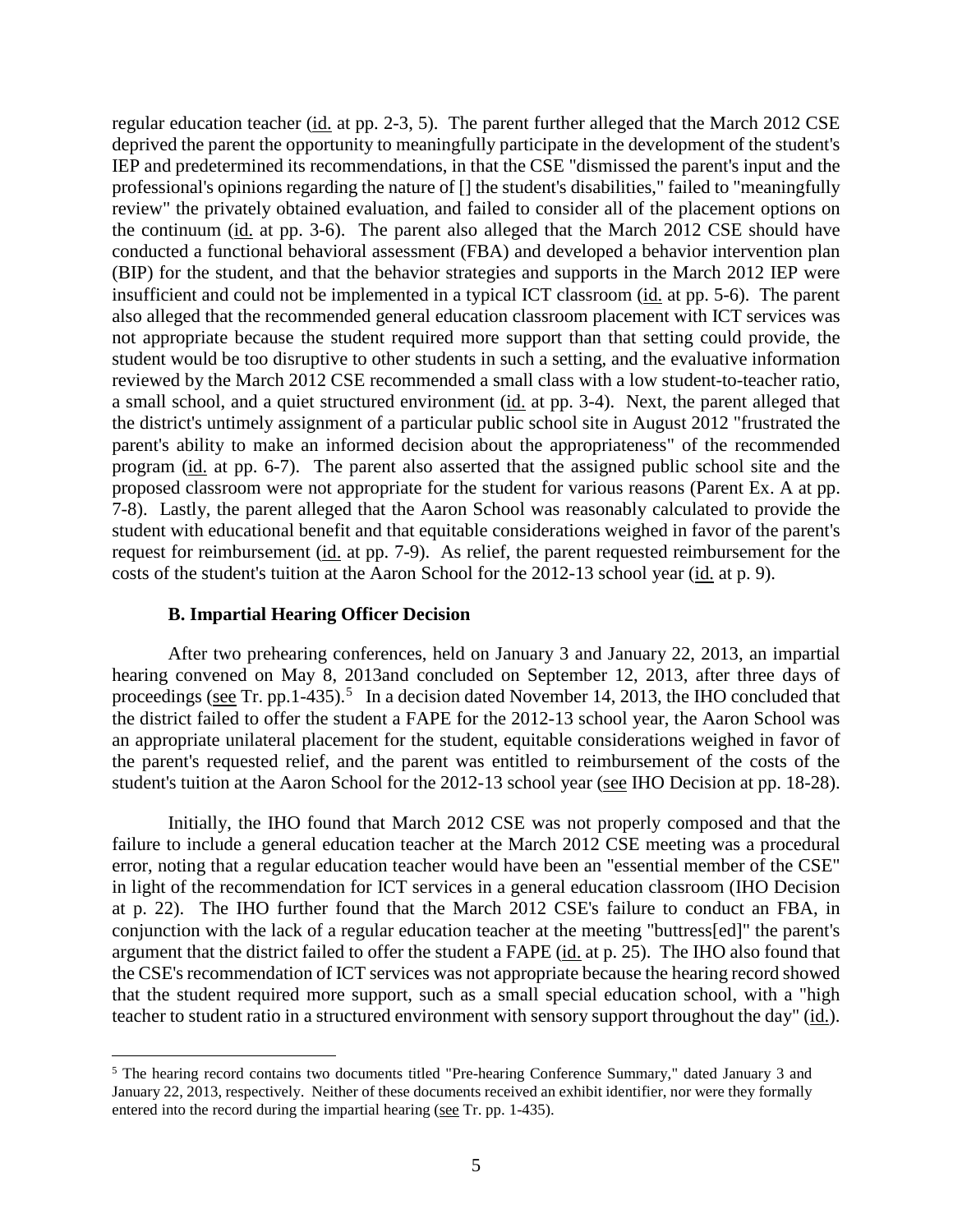The IHO found that the student's greatest area of need was in the social/emotional realm and the student's anxiety and distractibility could not be managed in the "large classroom setting" of a general education classroom with ICT services (id.). The IHO also noted that the student required "a challenging academic program taught by trained teachers who [were] flexible and able to employ compassionate strategies to deal with his emotional meltdowns and to facilitate his social interactions" (id.).

The IHO also determined that the parent satisfied her burden to establish that the Aaron School was an appropriate unilateral placement for the student, finding that the Aaron School was not overly restrictive, provided adequate related services, and provided a program tailored to meet the student's individual "academic, social and emotional" needs, and that the student made progress during his attendance at the Aaron School (IHO Decision at pp. 26-27). Turning to equitable considerations, the IHO determined that equitable considerations weighed in favor of the parent's request for relief because the hearing record indicated that, although the parent "made known her preference for the Aaron School," she attended the March 2012 CSE meeting, provided the CSE with reports from the unilateral placement and a recent psychological evaluation, and was fully engaged in the meeting and cooperative with the CSE (id. at p. 27). Consequently, the IHO ordered the district to reimburse the parent for the costs of the student's tuition at the Aaron School for the 2012-13 school year (id. at p. 28).

## **IV. Appeal for State-Level Review**

The district appeals, seeking to overturn the IHO's determinations that the district failed to offer the student a FAPE for the 2012-13 school year, that the Aaron School was an appropriate unilateral placement for the student, and that equitable considerations weighed in favor of the parent's request for relief.

Initially, the district asserts that the lack of a regular education teacher at the March 2012 CSE meeting did not deny the student a FAPE because the recommendation for "placement in an ICT setting" did not constitute an "entirely general education environment" and, therefore, a general education teacher would not have contributed any additional information beyond that which the special education teacher could provide. The district asserts that, even if the lack of a general education teacher at the March 2012 CSE meeting constituted a procedural error, there was no basis in the hearing record to concluded that such inadequacy impeded the student's right to a FAPE, particularly given that the parent "was provided the opportunity to participate in the decision-making process." The district further asserts that the March 2012 CSE's failure to conduct an FBA or develop a BIP did not rise to the level of a denial of a FAPE in this instance because the student's problematic behaviors did not include aggression towards others or self-injurious behavior, the CSE had a "comprehensive understanding" of the student's behaviors, and the CSE developed specific annual goals and management needs to address the student's behavior in the recommended ICT placement (Pet. ¶¶ 37-39). The district also argues that the IHO erred in finding that the March 2012 CSE's recommendation for ICT services was not appropriate for the student. The district contends that the ICT services were appropriate for the student because such an environment addressed both the student's noted cognitive abilities, as well as his social/emotional deficits, and allowed him to learn social skills by modeling typically developing peers in the least restrictive environment (LRE).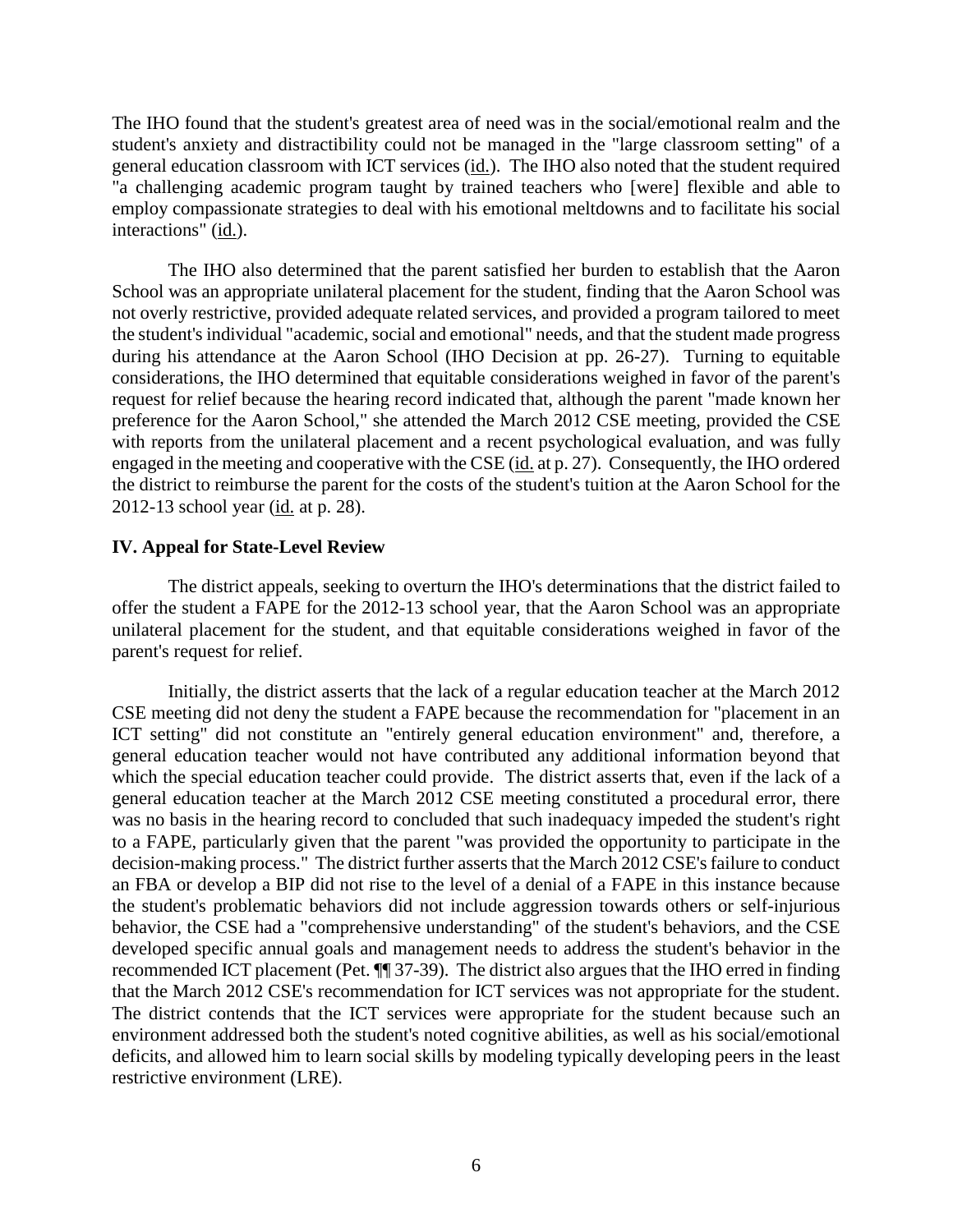Regarding the parent's unilateral placement, the district contends that IHO erred in finding the Aaron School to be an appropriate unilateral placement because it was too restrictive in that it afforded the student no opportunities to integrate with typically developing peers, the parent failed to demonstrate that the program provided specially designed instruction, and the Aaron School did not provide sufficient related services. Lastly, with respect to equitable considerations, the district asserts the parent did not seriously consider placing the student in a public school, as demonstrated by the timing and content of the parent's contract with the Aaron School, and that the parent gave insufficient notice of her intention to unilaterally place the student at public expense. The district requests an order vacating the IHO's decision.

In an answer, the parent responds to the district's allegations and generally seeks to uphold the IHO's decision in its entirety. The parent asserts that the lack of a regular education teacher at the March 2012 CSE meeting rose to the level of a denial of a FAPE because a regular education teacher could have discussed accommodations required for the student to be successfully placed in a general education setting. The parent further asserts that the failure to conduct an FBA or develop a BIP denied the student a FAPE the student required a BIP even in the more supportive setting atthe Aaron School. The parent asserts that her participation in the March 2012 CSE meeting was impeded by the failure of the March 2012 CSE to adopt the descriptions of the student's needs and placement recommendations as set forth in the available evaluative information a. The parent also argues that the IHO correctly found that the March 2012 CSE's recommendation for ICT services was not appropriate for the student because, although the student was intellectually capable, he had great social/emotional needs that that could not be met in such a setting. The parent next asserts that the IHO correctly found that the Aaron School was an appropriate unilateral placement for the student, in that it addressed the student's identified special education needs. Lastly, the parent asserts that equitable considerations favored reimbursement o because the district's actions must also be weighed, the parent did not frustrate the CSE process but rather cooperated with it, and she provided the district with adequate notice of the unilateral placement. The parent seeks to uphold the IHO's decision in its entirety.

#### **V. Applicable Standards**

Two purposes of the IDEA (20 U.S.C. §§ 1400-1482) are (1) to ensure that students with disabilities have available to them a FAPE that emphasizes special education and related services designed to meet their unique needs and prepare them for further education, employment, and independent living; and (2) to ensure that the rights of students with disabilities and parents of such students are protected (20 U.S.C. § 1400[d][1][A]-[B]; see generally Forest Grove Sch. Dist. v. T.A., 557 U.S. 230, 239 [2009]; Bd. of Educ. v. Rowley, 458 U.S. 176, 206-07 [1982]).

A FAPE is offered to a student when (a) the board of education complies with the procedural requirements set forth in the IDEA, and (b) the IEP developed by its CSE through the IDEA's procedures is reasonably calculated to enable the student to receive educational benefits (Rowley, 458 U.S. at 206-07; R.E. v. New York City Dep't. of Educ., 694 F.3d 167, 189-90 [2d Cir. 2012]; M.H. v. New York City Dep't of Educ., 685 F.3d 217, 245 [2d Cir. 2012]; Cerra v. Pawling Cent. Sch. Dist., 427 F.3d 186, 192 [2d Cir. 2005]). "'[A]dequate compliance with the procedures prescribed would in most cases assure much if not all of what Congress wished in the way of substantive content in an IEP'" (Walczak v. Florida Union Free Sch. Dist., 142 F.3d 119, 129 [2d Cir. 1998], quoting Rowley, 458 U.S. at 206; see T.P. v. Mamaroneck Union Free Sch. Dist., 554 F.3d 247, 253 [2d Cir. 2009]). While the Second Circuit has emphasized that school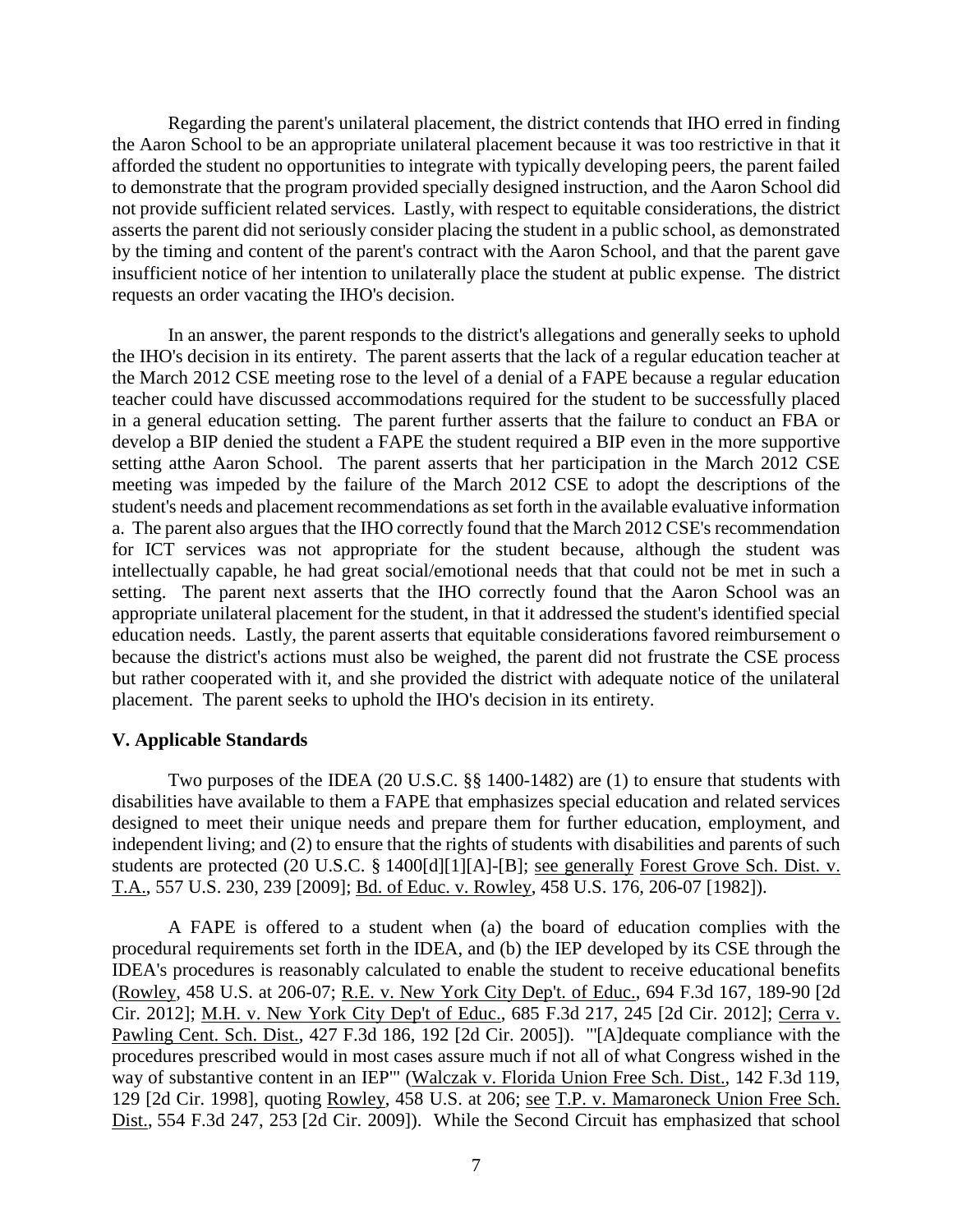districts must comply with the checklist of procedures for developing a student's IEP and indicated that "[m]ultiple procedural violations may cumulatively result in the denial of a FAPE even if the violations considered individually do not" (R.E., 694 F.3d at 190-91), the Court has also explained that not all procedural errors render an IEP legally inadequate under the IDEA (M.H., 685 F.3d at 245; A.C. v. Bd. of Educ., 553 F.3d 165, 172 [2d Cir. 2009]; Grim v. Rhinebeck Cent. Sch. Dist., 346 F.3d 377, 381 [2d Cir. 2003]; Perricelli v. Carmel Cent. Sch. Dist., 2007 WL 465211, at \*10 [S.D.N.Y. Feb. 9, 2007]). Under the IDEA, if procedural violations are alleged, an administrative officer may find that a student did not receive a FAPE only if the procedural inadequacies (a) impeded the student's right to a FAPE, (b) significantly impeded the parents' opportunity to participate in the decision-making process regarding the provision of a FAPE to the student, or (c) caused a deprivation of educational benefits (20 U.S.C. § 1415[f][3][E][ii]; 34 CFR 300.513[a][2]; 8 NYCRR 200.5[j][4][ii]; Winkelman v. Parma City Sch. Dist., 550 U.S. 516, 525-26 [2007]; R.E., 694 F.3d at 190; M.H., 685 F.3d at 245; A.H. v. Dep't of Educ., 394 Fed. App'x 718, 720, 2010 WL 3242234 [2d Cir. Aug. 16, 2010]; E.H. v. Bd. of Educ., 2008 WL 3930028, at \*7 [N.D.N.Y. Aug. 21, 2008], aff'd, 361 Fed. App'x 156, 2009 WL 3326627 [2d Cir. Oct. 16, 2009]; Matrejek v. Brewster Cent. Sch. Dist., 471 F. Supp. 2d 415, 419 [S.D.N.Y. 2007], aff'd, 293 Fed. App'x 20, 2008 WL 3852180 [2d Cir. Aug. 19, 2008]).

The IDEA directs that, in general, an IHO's decision must be made on substantive grounds based on a determination of whether the student received a FAPE (20 U.S.C. § 1415[f][3][E][i]). A school district offers a FAPE "by providing personalized instruction with sufficient support services to permit the child to benefit educationally from that instruction" (Rowley, 458 U.S. at 203). However, the "IDEA does not itself articulate any specific level of educational benefits that must be provided through an IEP" (Walczak, 142 F.3d at 130; see Rowley, 458 U.S. at 189). The statute ensures an "appropriate" education, "not one that provides everything that might be thought desirable by loving parents" (Walczak, 142 F.3d at 132, quoting Tucker v. Bay Shore Union Free Sch. Dist., 873 F.2d 563, 567 [2d Cir. 1989] [citations omitted]; see Grim, 346 F.3d at 379). Additionally, school districts are not required to "maximize" the potential of students with disabilities (Rowley, 458 U.S. at 189, 199; Grim, 346 F.3d at 379; Walczak, 142 F.3d at 132). Nonetheless, a school district must provide "an IEP that is 'likely to produce progress, not regression,' and . . . affords the student with an opportunity greater than mere 'trivial advancement'" (Cerra, 427 F.3d at 195, quoting Walczak, 142 F.3d at 130 [citations omitted]; see T.P., 554 F.3d at 254; P. v. Newington Bd. of Educ., 546 F.3d 111, 118-19 [2d Cir. 2008]; Perricelli, 2007 WL 465211, at \*15). The IEP must be "reasonably calculated to provide some 'meaningful' benefit" (Mrs. B. v. Milford Bd. of Educ., 103 F.3d 1114, 1120 [2d Cir. 1997]; see Rowley, 458 U.S. at 192). The student's recommended program must also be provided in the LRE (20 U.S.C. § 1412[a][5][A]; 34 CFR 300.114[a][2][i], 300.116[a][2]; 8 NYCRR 200.1[cc], 200.6[a][1]; see Newington, 546 F.3d at 114; Gagliardo v. Arlington Cent. Sch. Dist., 489 F.3d 105, 108 [2d Cir. 2007]; Walczak, 142 F.3d at 132; G.B. v. Tuxedo Union Free Sch. Dist., 751 F. Supp. 2d 552, 573-80 [S.D.N.Y. 2010], aff'd, 486 Fed. App'x 954, 2012 WL 4946429 [2d Cir. Oct. 18, 2012]; E.G. v. City Sch. Dist. of New Rochelle, 606 F. Supp. 2d 384, 388 [S.D.N.Y. 2009]; Patskin v. Bd. of Educ., 583 F. Supp. 2d 422, 428 [W.D.N.Y. 2008]).

An appropriate educational program begins with an IEP that includes a statement of the student's present levels of academic achievement and functional performance (see 34 CFR 300.320[a][1]; 8 NYCRR 200.4[d][2][i]; Tarlowe v. New York City Bd. of Educ., 2008 WL 2736027, at \*6 [S.D.N.Y. July 3, 2008] [noting that a CSE must consider, among other things, the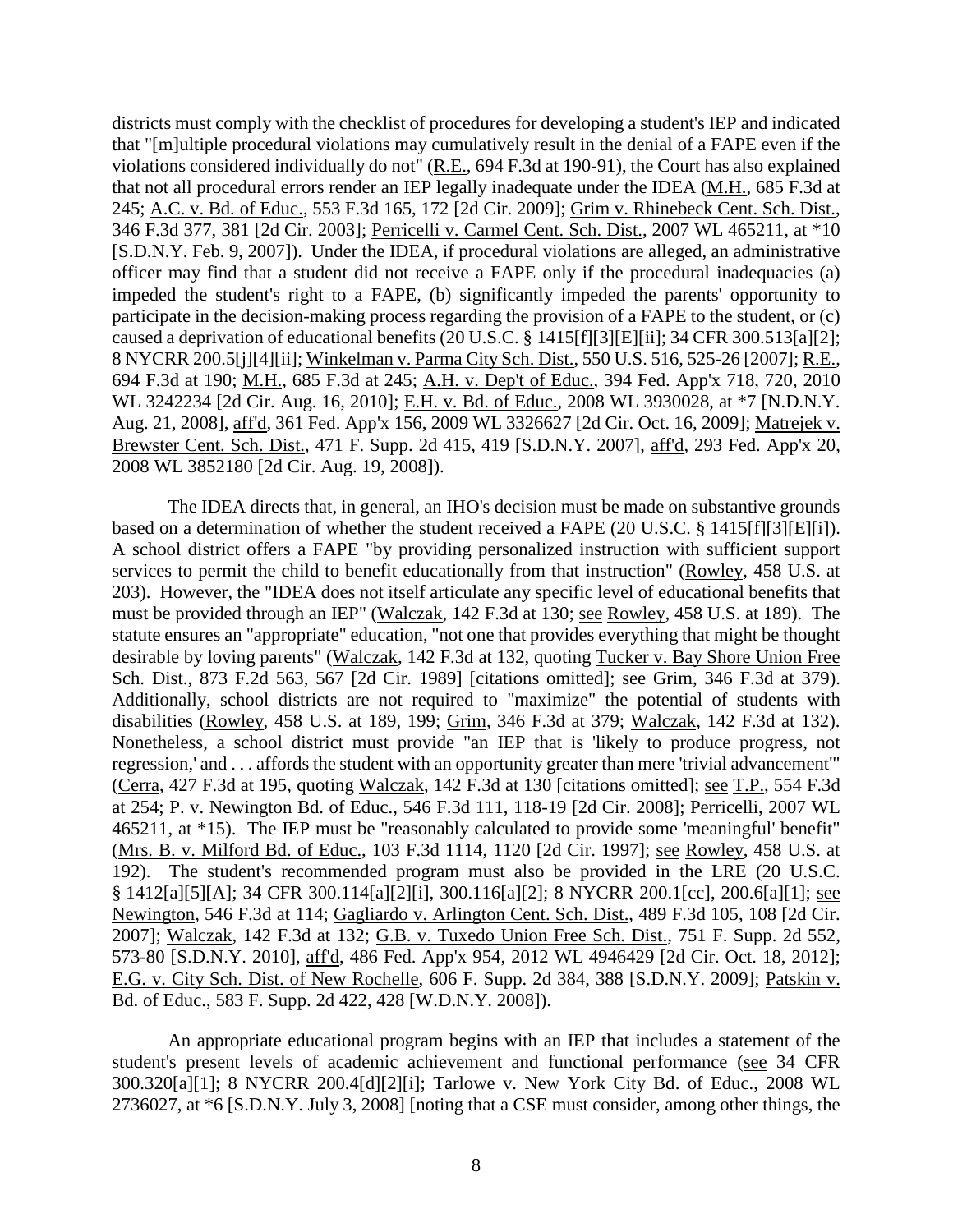"results of the initial evaluation or most recent evaluation" of the student, as well as the "'academic, developmental, and functional needs'" of the student]), establishes annual goals designed to meet the student's needs resulting from the student's disability and enable him or her to make progress in the general education curriculum (see 34 CFR 300.320[a][2][i], [2][i][A]; 8 NYCRR 200.4[d][2][iii]), and provides for the use of appropriate special education services (see 34 CFR 300.320[a][4]; 8 NYCRR 200.4[d][2][v]; see also Application of the Dep't of Educ., Appeal No. 07-018; Application of a Child with a Disability, Appeal No. 06-059; Application of the Dep't of Educ., Appeal No. 06-029; Application of a Child with a Disability, Appeal No. 04-046; Application of a Child with a Disability, Appeal No. 02-014; Application of a Child with a Disability, Appeal No. 01-095; Application of a Child Suspected of Having a Disability, Appeal No. 93-9).

A board of education may be required to reimburse parents for their expenditures for private educational services obtained for a student by his or her parents, if the services offered by the board of education were inadequate or inappropriate, the services selected by the parents were appropriate, and equitable considerations support the parents' claim (Florence County Sch. Dist. Four v. Carter, 510 U.S. 7 [1993]; Sch. Comm. of Burlington v. Dep't of Educ., 471 U.S. 359, 369- 70 [1985]; R.E., 694 F.3d at 184-85; T.P., 554 F.3d at 252). In Burlington, the Court found that Congress intended retroactive reimbursement to parents by school officials as an available remedy in a proper case under the IDEA (471 U.S. at 370-71; see Gagliardo, 489 F.3d at 111; Cerra, 427 F.3d at 192). "Reimbursement merely requires [a district] to belatedly pay expenses that it should have paid all along and would have borne in the first instance" had it offered the student a FAPE (Burlington, 471 U.S. at 370-71; see 20 U.S.C. § 1412[a][10][C][ii]; 34 CFR 300.148).

The burden of proof is on the school district during an impartial hearing, except that a parent seeking tuition reimbursement for a unilateral placement has the burden of proof regarding the appropriateness of such placement (Educ. Law § 4404[1][c]; see R.E., 694 F.3d at 184-85; M.P.G. v. New York City Dep't of Educ., 2010 WL 3398256, at \*7 [S.D.N.Y. Aug. 27, 2010]).

#### **VI. Discussion**

#### **A. Composition of the March 2012 CSE**

Turning first to the composition of the March 2012 CSE, the parties agree that a regular education teacher was not in attendance (see Pet. ¶¶ 31, 33; Answer ¶¶ 27-29; see also Tr. p. 68; Dist. Ex. 1 at p. 13). However, the district asserts that the IHO erred in finding that a regular education was a necessary attendee or that the absence thereof supported a finding that the district failed to offer the student a FAPE. The IDEA requires a CSE to include, among others, not less than one regular education teacher of the student if the student is or may be participating in a general education environment (20 U.S.C. § 1414[d][1][B][ii]; see 34 CFR 300.321[a][2]; 8 NYCRR 200.3[a][1][ii]). The regular education teacher "shall, to the extent appropriate, participate in the development of the IEP of the child, including the determination of appropriate positive behavioral interventions and supports, and other strategies, and supplementary aids and services, program modifications, and support for school personnel" (20 U.S.C. § 1414[d][3][C]; 34 CFR 300.324[a][3]; 8 NYCRR 200.3[d]).

Here, a review of the hearing record demonstrates that the attendees at the March 2012 CSE meeting included the parent, a district special education teacher, a district school psychologist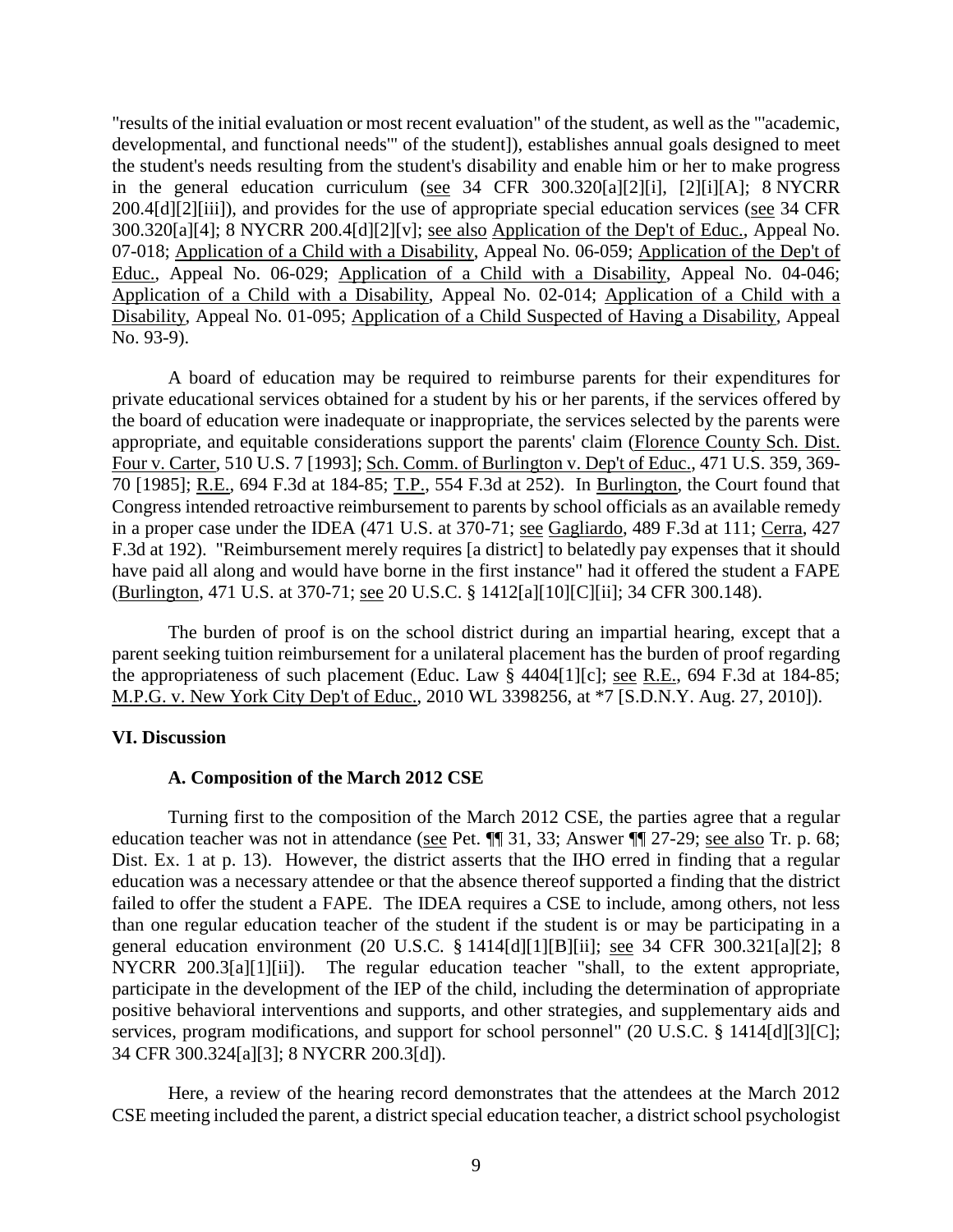(who served as the district representative), an additional parent member, and the student's classroom teacher from the Aaron School (Dist. Exs. 1 at p. 13; 2 at p. 1). Further, the hearing record demonstrates that the March 2012 CSE both considered and recommended ICT services in a general education classroom for mathematics, ELA, social studies, and sciences (Dist. Ex. 1 at p. 6; see Tr. pp. 68-69;). The school psychologist testified that no regular education teacher participated in the March 2012 CSE meeting solely because this CSE had no regular education teachers on staff (Tr. pp. 68-69).<sup>6</sup> As noted above, the student's classroom teacher from the Aaron School for reading and humanities for the 2011-12 school year participated in the March 2012 CSE meeting; however, the record does not indicate whether she was certified as a regular education teacher (Tr. pp. 21-22; Dist. Ex. 6 at p. 1). In this case, given that the March 2012 CSE recommended ICT services in a general education classroom, the failure to ensure the attendance of a regular education teacher was a departure from federal and State regulations. Nonetheless, the hearing record does not provide a basis upon which to conclude that this procedural inadequacy, standing alone, impeded the student's right to a FAPE, significantly impeded the parents' opportunity to participate in the decision-making process regarding the provision of a FAPE, or caused a deprivation of educational benefits (see 20 U.S.C. § 1415[f][3][E][ii]; 34 CFR 300.513[a][2]; 8 NYCRR 200.5[j][4][ii]).

#### **B. March 2012 IEP**

#### **1. Consideration of Special Factors—Interfering Behaviors**

The parent asserts that the March 2012 CSE's failure to conduct an FBA or develop a BIP resulted in a failure to offer the student a FAPE. Under the IDEA, a CSE may be required to consider special factors in the development of a student's IEP. Among the special factors in the case of a student whose behavior impedes his or her learning or that of others, the CSE shall consider positive behavioral interventions and supports, and other strategies, to address that behavior (20 U.S.C. § 1414[d][3][B][i]; 34 CFR 300.324[a][2][i]; see 8 NYCRR 200.4[d][3][i]; see also E.H., 361 Fed. App'x at 161; A.C., 553 F.3d at 172; J.A. v. East Ramapo Cent. Sch. Dist., 603 F. Supp. 2d 684, 689 [S.D.N.Y. 2009]; M.M. v. New York City Dep't of Educ., 583 F. Supp. 2d 498, 510 [S.D.N.Y. 2008]; Tarlowe, 2008 WL 2736027, at \*8; W.S. v. Rye City Sch. Dist., 454 F. Supp. 2d 134, 149-50 [S.D.N.Y. 2006]). To the extent necessary to offer a student an appropriate educational program, an IEP must identify the supplementary aids and services to be provided to the student (20 U.S.C. § 1414[d][1][A][i][IV]; 34 CFR 300.320[a][4]; 8 NYCRR 200.4[d][2][v][a], [b][3]; Piazza v. Florida Union Free Sch. Dist., 777 F. Supp. 2d 669, 673 [S.D.N.Y. 2011]; Gavrity v. New Lebanon Cent. Sch. Dist., 2009 WL 3164435, at \*30 [N.D.N.Y. Sept. 29, 2009] [discussing the student's IEP which appropriately identified program modifications, accommodations, and supplementary aids and services]; P.K. v. Bedford Cent. Sch. Dist., 569 F. Supp. 2d 371, 380 [2008]).

 <sup>6</sup> This testimony strongly suggests that administrative convenience was prioritized above the IDEA's procedural charge to convene a properly composed CSE. I remind the district that a regular education teacher "of the student" must be available to participate at a CSE meeting in which a student was recommended to receive ICT services in the general education environment (8 NYCRR 200.3[a][1][ii]; see 20 U.S.C. § 1414[d][1][B][ii]; 34 CFR 300.321[a][2]; see also M.W. v. New York City Dep't of Educ., 725 F.3d 131, 144 [2d Cir. 2013] [describing a "general education environment with [ICT] services" as a placement "somewhere in between a regular classroom and a segregated, special education classroom"]).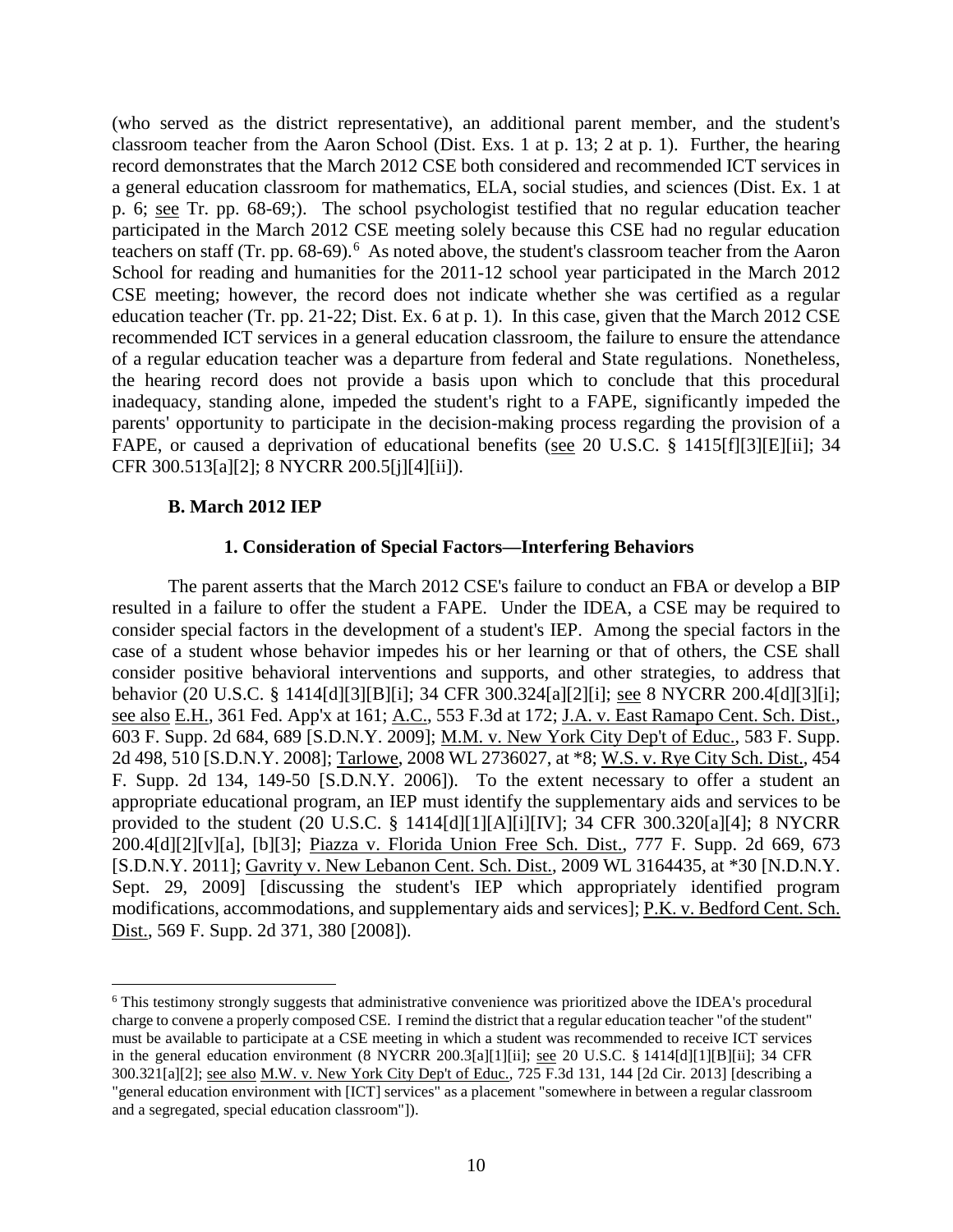In New York State, policy guidance explains that "the IEP must include a statement (under the applicable sections of the IEP) if the student needs a particular device or service (including an intervention, accommodation or other program modification) to address," among other things, a student's interfering behaviors, "in order for the student to receive a [FAPE]" ("Guide to Quality Individualized Education Program [IEP] Development and Implementation," Office of Special Educ. [Dec. 2010], at p. 22, available at http://www.p12.nysed.gov/specialed/ publications/iepguidance/IEPguideDec2010.pdf). "The behavioral interventions and/or supports should be indicated under the applicable section of the IEP," and if necessary, the "student's need for a [BIP] must be documented in the IEP" (id.). State procedures for considering the special factor of a student's behavior that impedes his or her learning or that of others may also require that the CSE consider having an FBA conducted and a BIP developed for a student (8 NYCRR 200.4[d][3][i], 200.22[a], [b]). An FBA is defined in State regulations as "the process of determining why a student engages in behaviors that impede learning and how the student's behavior relates to the environment" and "include[s], but is not limited to, the identification of the problem behavior, the definition of the behavior in concrete terms, the identification of the contextual factors that contribute to the behavior (including cognitive and affective factors) and the formulation of a hypothesis regarding the general conditions under which a behavior usually occurs and probable consequences that serve to maintain it" (8 NYCRR 200.1[r]). State regulations require that an FBA shall be based on multiple sources of data and must be based on more than the student's history of presenting problem behaviors (8 NYCRR 200.22[a][2]). An FBA must also include a baseline setting forth the "frequency, duration, intensity and/or latency across activities, settings, people and times of the day," so that a BIP (if required) may be developed "that addresses antecedent behaviors, reinforcing consequences of the behavior, recommendations for teaching alternative skills or behaviors and an assessment of student preferences for reinforcement" (8 NYCRR 200.22[a][3]).

Although state regulations call for the procedure of using an FBA when developing a BIP, the failure to comply with this procedure does not automatically render a BIP deficient (A.H., 2010 WL 3242234, at  $*4$ ). The Second Circuit has explained that, when required, "[t]he failure to conduct an adequate FBA is a serious procedural violation because it may prevent the CSE from obtaining necessary information about the student's behaviors, leading to their being addressed in the IEP inadequately or not at all" (R.E., 694 F.3d at 190). The Court also noted that "[t]he failure to conduct an FBA will not always rise to the level of a denial of a FAPE," but that in such instances particular care must be taken to determine whether the IEP otherwise addresses the student's problem behaviors (id.).

To address the student's behavioral needs, the March 2012 IEP included a recommendation for one 40-minute individual and one 40-minute group counseling session per week (Dist. Ex. 1 at p. 7). The March 2012 IEP also contained two annual goals that addressed the student's ability to regulate his emotions and manage his tendency to overreact during frustrating and challenging activities, through the use of a self-monitoring plan to be utilized daily by both himself and his teacher, and to generalize the self-monitoring skills and strategies learned in counseling to less familiar contexts (id. at pp. 4-5). The management needs identified in the March 2012 IEP further addressed the student's behavioral needs by recommending supports, such as: reminders to remain focused on assignments; the provision of opportunities for verbal processing with the teacher when stressed; clearly explained directions; short breaks to calm down; teacher prompting to use social scripts in order to increase his confidence regarding social interactions; and the use of a self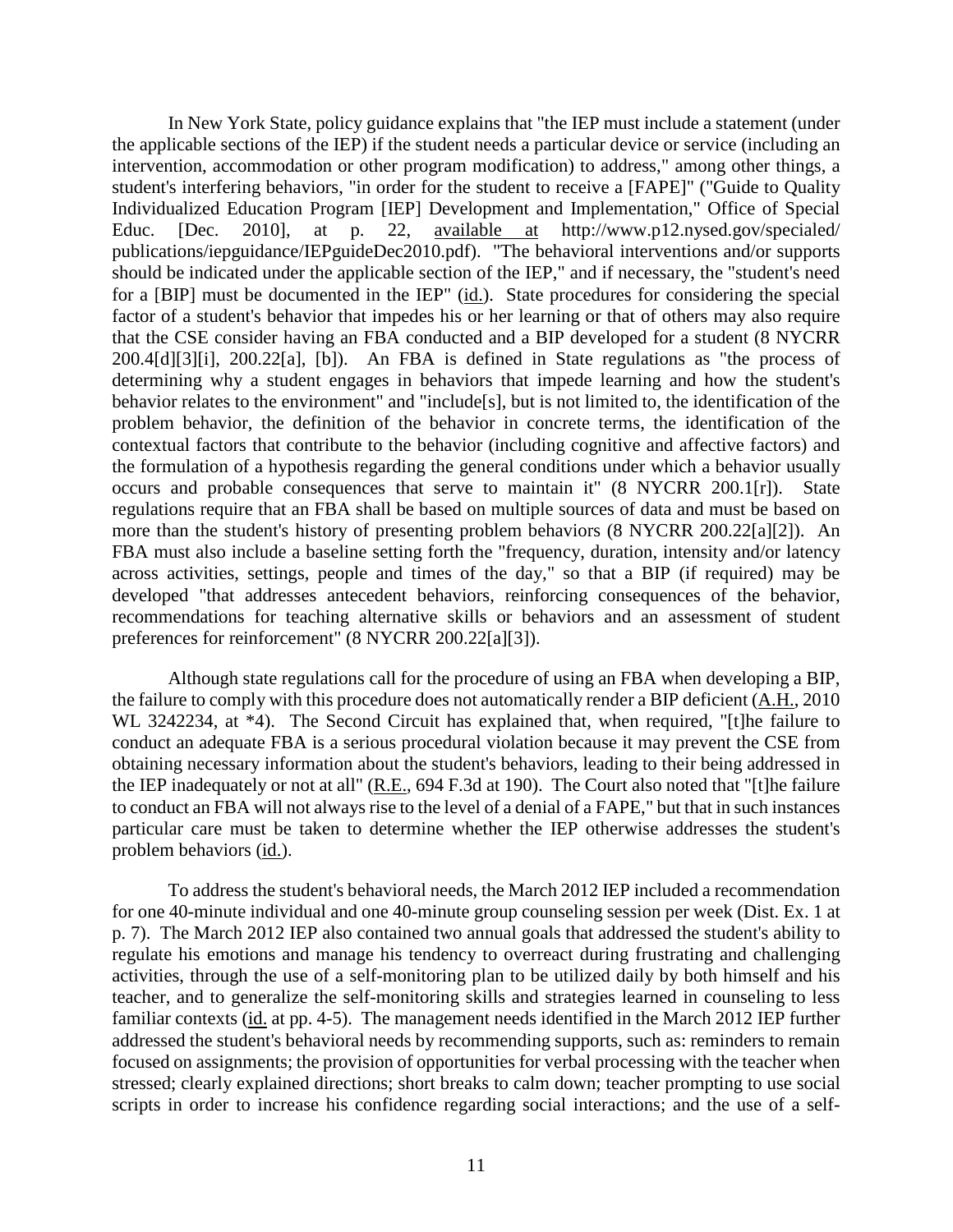monitoring system during moments of frustration to help the student recognize what has made him upset, what he was expecting to happen, and how he helped himself to feel better (id. at pp. 2-3).

As noted above, the student's classroom performance at the time of the March 2012 CSE meeting was affected by difficulties with inferential thinking, novel tasks, social relatedness, anxiety, rigidity and cognitive inflexibility, regulating his emotions and reactions to situations, obsessive compulsive behavior, sensory deficits including sensitivity to loud noise, auditory and visual perception issues, staying on task, and by the student's disruptive behaviors including calling out in class, yelling/screaming, and teeth grinding (Tr. pp. 96-98, 181-82, 186, 220-21, 322; Dist. Ex. 6 at pp. 4-8). As the hearing record reflects that the student exhibited behaviors that impeded his learning, the March 2012 CSE should have comported with State regulations and conducted an FBA and developed a BIP for the student.

However, the hearing record reflects that the parent consulted with a private cognitive behavior therapist and that she, the student's father, the student, and Aaron School staff—including the student's social worker (who was the student's group counselor and taught his social skills class) and the student's teachers—collaborated with the private therapist to develop a selfmonitoring plan for the student that evolved over time as the student's needs changed (Tr. pp. 225, 280-81, 313, 371-778, 396-98; see Dist. Ex. 8 at pp. 1-2).

The self-monitoring plan, which was being implemented at the time of the March 2012 CSE meeting (Tr. pp. 282-83; see Dist. Ex. 6 at p. 8), consisted of a chart that the student utilized to document the class period, whether he had demonstrated specific appropriate behaviors, and any triggers which he perceived as contributing to his inappropriate behavior (Tr. p. 373; Dist. Ex. 8 at pp. 1-2). Specifically, the hearing record contains two sample monitoring plan charts which reflected statements of the appropriate behaviors that the student would respond to, for example: "I checked my silliness guidelines," "I interacted appropriately with friends," "I did not overreact," "I was on task," and "I maintained an appropriate volume" (Dist. Ex. 8 at pp. 1-2). The hearing record reflects that the chart was to be filled out by the student every 10 minutes using a plus or a minus to indicate whether he had demonstrated each of the behaviors and that the student could also document triggers or information related to anything that may have contributed to his inappropriate behaviors such as, "Tired today," "Excited for the weekend," or the initials of another student whom he felt was triggering him (Tr. pp. 373-75; Dist. Ex. 1 at p. 4). The student's social worker testified that information that the student provided in the triggers section allowed both she and the student's private therapist to use the information to determine what caused the student to engage in behaviors and to process the situation with the student afterwards (Tr. p. 351). Additionally, the monitoring chart also included a list of appropriate and inappropriate humor for the student to refer to and use as a guide and listed the student's goal to "practice using humor appropriately so [he] can fit into the world of a maturing teen" (Dist. Ex. 8 at p. 1).

Testimony by the parent indicated that although the student had made a lot of progress over time, and was now able to utilize the chart independently, at the time of the CSE meeting, the student's teachers were also monitoring the student's behavior (Tr. p. 395). Consistent with this testimony, the management needs section of the student's March 2012 IEP, as well as one of the goals on the IEP, reflected that the self-monitoring plan was to be utilized by the student on a daily basis to improve his ability to regulate his emotions and manage his tendency to overreact during frustrating and challenging activities, and the IEP further noted that the student would record his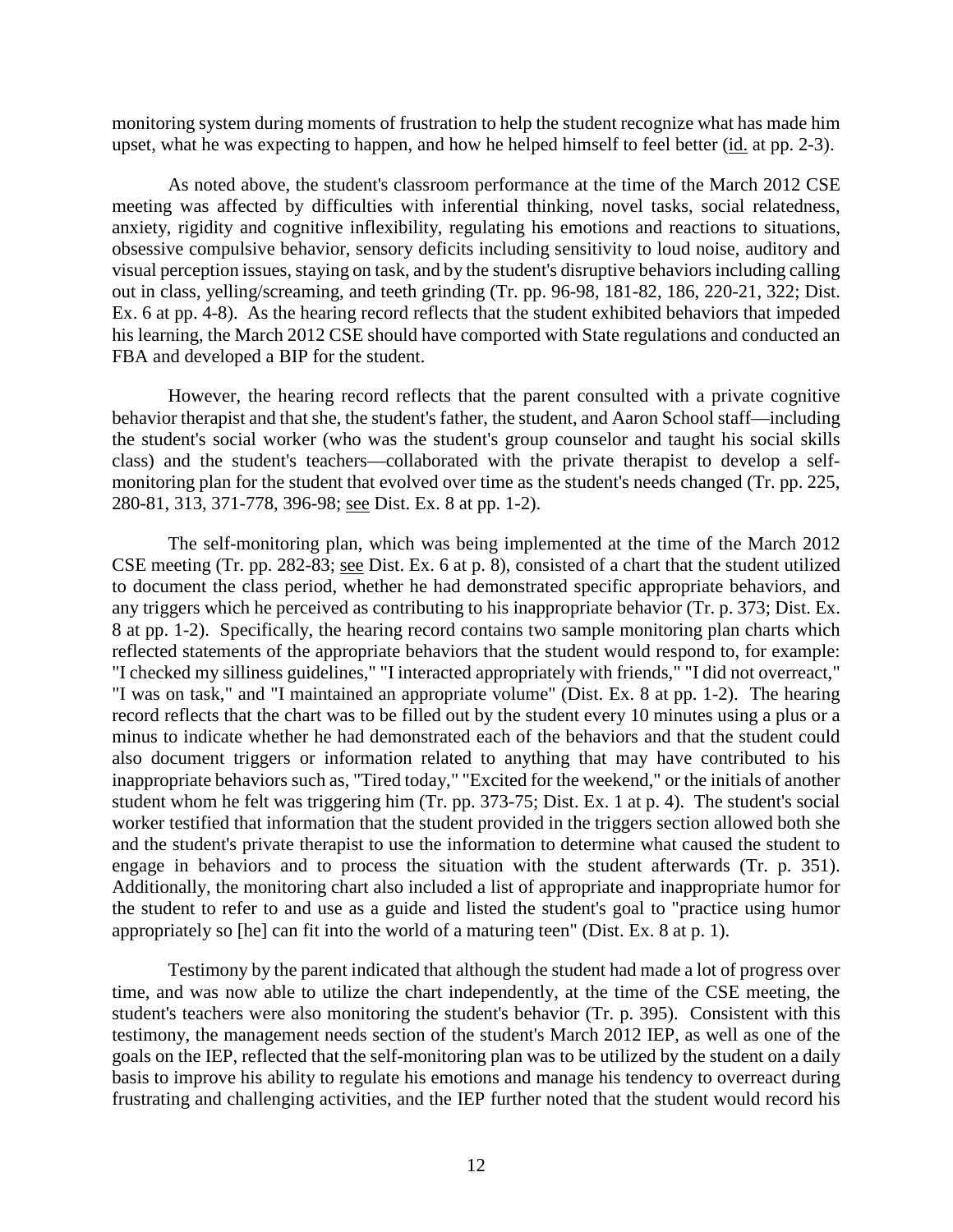behavior at 10-minute intervals and compare his self-monitoring to his teacher's observations at the end of each period (Dist. Ex. 1 at pp. 3-4).

Although the parent correctly alleges that there was no FBA or behavior plan in the IEP, in line with State regulations, which describe an FBA as a process of determining why a student engages in behaviors that impede learning and how the student's behavior relates to the environment (8 NYCRR 200.1[r]), the monitoring plan reflected information as to why the student engaged in certain behaviors, including a chart on which the student documented the triggers and circumstances that contributed to the student's behaviors(Tr. pp. 373-75; Dist. Ex. 8). Testimony by the student's history teacher at the Aaron School (Aaron School teacher) indicated that at the time of the March 2012 CSE, the student did not require a BIP because the monitoring plan was working and was the most effective plan implemented thus far in helping to manage the student's outbursts and anxieties (Tr. pp. 236-37, 282-83; Dist. Ex. 6 at pp. 8-9). Testimony by the student's Aaron School social worker indicated that there were several versions of the monitoring plan wherein "slightly different behaviors" were targeted throughout the year (Tr. pp. 372-73). She further testified that if the student mastered a behavior, it would be removed from the plan and a behavior that the student was currently exhibiting put in its place (Tr. p. 351).

Based on the description of the monitoring plan, its implementation by both the student as well as by his teachers, and considering the ongoing modifications that were made to the plan as the student's needs changed, in conjunction with the behavioral goals, management strategies and counseling services, the student's behavioral needs were adequately addressed in the March 2012 IEP. As such, under the specific facts of this case, the lack of an FBA and BIP does not rise to the level of a denial of a FAPE.

## **2. Integrated Co-Teaching Placement**

Turning to the district's argument that the ICT placement was appropriate for the student, a review of the hearing record establishes, for the reasons set forth below, that the IHO correctly determined that the CSE's recommendation for ICT services in a general education classroom placement was not appropriate because the hearing record shows that the student required more support than such a placement could provide.<sup>7</sup> The hearing record demonstrates that the ICT program as designed in the student's March 2012 IEP was not reasonably calculated to provide the student with educational benefits because the ICT services provided in the general education classroom would not have provided the student with sufficient support to address his social/emotional needs.

State regulations define ICT services as "specially designed instruction and academic instruction provided to a group of students with disabilities and nondisabled students" (8 NYCRR 200.6[g]). The "maximum number of students with disabilities receiving integrated co-teaching services in a class . . . shall not exceed 12 students" (8 NYCRR 200.6[g][1]). In addition, State regulations require that school personnel assigned to a classroom providing ICT services shall

 $7$  To the extent that the parent asserts that her participation at the March 2012 CSE meeting was impaired by the failure of the CSE to follow the available evaluative information and recommendations regarding the student's needs and what would constitute an appropriate placement, this argument presents more as a challenge to the substantive result reached by the CSE in recommending ICT services in a general education placement and the parent's contentions are addressed as such herein.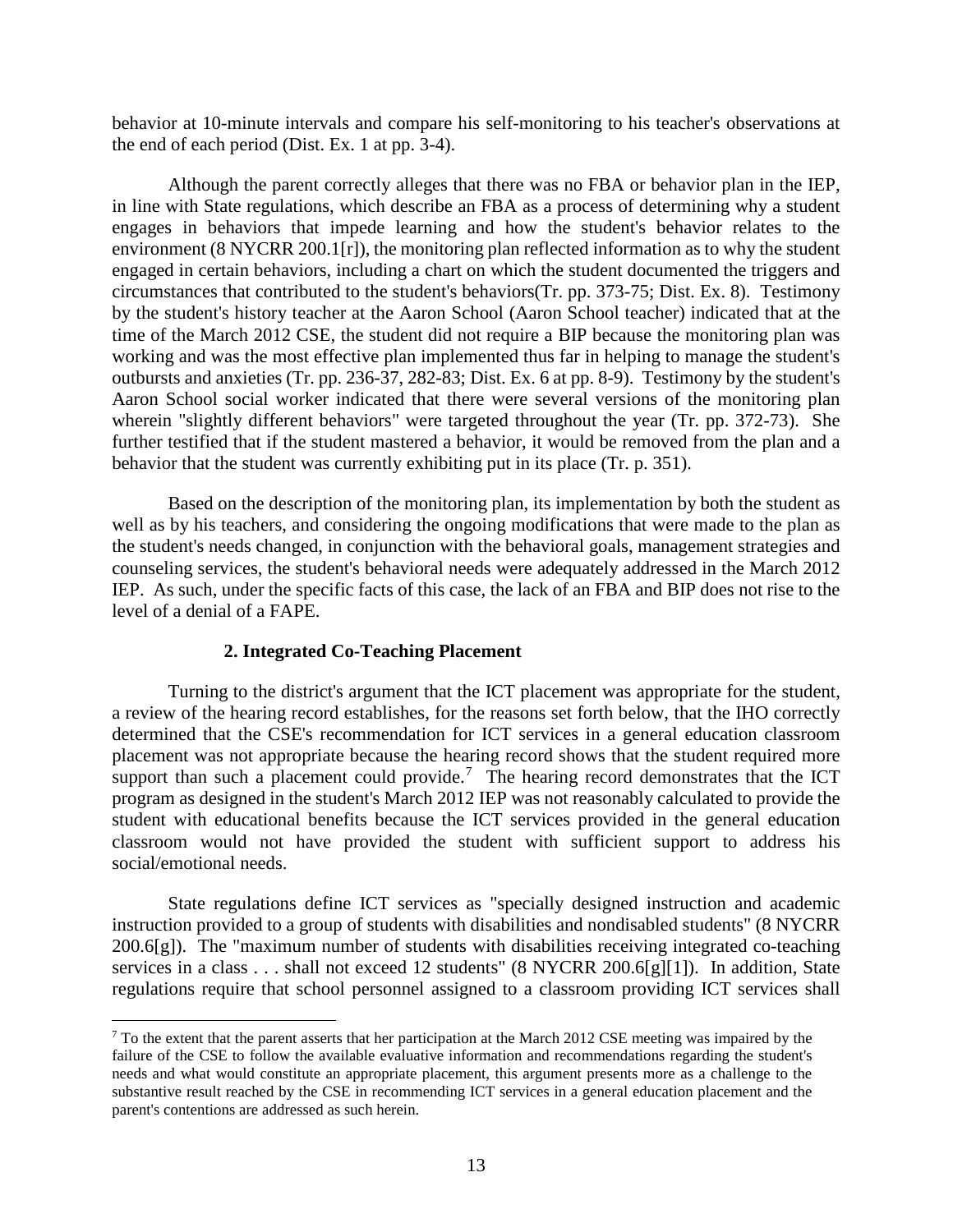"minimally include a special education teacher and a general education teacher" (8 NYCRR  $200.6[g][2]$ .

While the district maintains that ICT services in a general education setting were appropriate for the student because of his cognitive abilities and he was functioning on grade level academically, a review of the hearing record reveals that the district did not recognize the extent of the student's social/emotional deficits and needs, or their impact on the student's ability to function in the classroom. At the time of the March 2012 CSE meeting, although the student exhibited high cognitive ability (superior range) and average to superior academic ability (Tr. pp. 24, 96, 181, 221; Dist. Exs. 1 at p. 1; 6 at p. 2; Parent Ex. G at pp. 3-5, 17, 18, 22), his classroom performance was affected by difficulties with inferential thinking, social relatedness, novel tasks, anxiety, rigidity and cognitive inflexibility, regulating his emotions and reactions to situations, obsessive compulsive behavior, sensory deficits including sensitivity to loud noise, auditory and visual perception issues, distractibility and staying on task, and by the student's disruptive behaviors including calling out in class, yelling/screaming, and teeth grinding (Tr. pp. 96-98, 181- 82, 184-86, 220-21, 246-47, 322; Dist. Ex. 6 at pp. 4-8).

The hearing record reflects that at the time of the CSE meeting, due to the extent of his social/emotional needs, the student required significant levels of support to function at the Aaron School even in a special class setting (Tr. pp. 174-75, 317-21; Dist. Ex. 6). Specifically, the December 2011 Aaron School progress report reflected that, in addition to the self-monitoring plan that the student utilized to increase his accountability and responsibility for his actions, the student also used a self-monitoring system called the FEAR plan during frustrating moments to help him to recognize what had made him upset, what he was expecting to happen, and how he helped himself feel better, as well as verbal and nonverbal teacher prompts in order to help regulate his emotions during difficult academic situations (Dist. Ex. 6 at p. 8).<sup>8</sup> The progress report indicated that while the student understood communication skills learned through role play, he often struggled to generalize these skills to unstructured settings during the school day (id. at p. 7). With regard to math class, the report reflected that the student's greatest challenge was his consistently high stress level (id. at p. 5). Despite that the student "clearly understood novel concepts with great ease and rapidity, he often required intensive one-on-one teacher support when exposed to new material, both to reassure him that he [was] on the right track and to help him maintain his focus to the task at hand" (id.). The report further reflected that although the student rarely had difficulty grasping new math concepts, on the occasion that he did, he became "agitated and aggressive, grimacing, throwing small objects and shouting at teachers and peers" (id.). The student was also reported to demonstrate difficulty and unwillingness to integrate socially into the math class in that he was initially too nervous to join the class for whole group math games (id.). In "MST" class, the report reflected that the student struggled with "independently answering open-ended questions and creating hypotheses for various experiments" and with giving and taking constructive criticism (id.).<sup>9</sup> The student had trouble making hypotheses because he feared being wrong and he became nervous and needed to correct an incorrect prediction before moving on to the next task, and when asked to make improvements to an assignment, the student would resist

<sup>&</sup>lt;sup>8</sup> The FEAR plan is described in the hearing record as a plan used by the student in "challenging situations" to calm himself down (Tr. pp. 326-27).

<sup>9</sup> According to the district representative at the March 2012 CSE meeting, MST stands for math, science and technology (Tr. p. 38).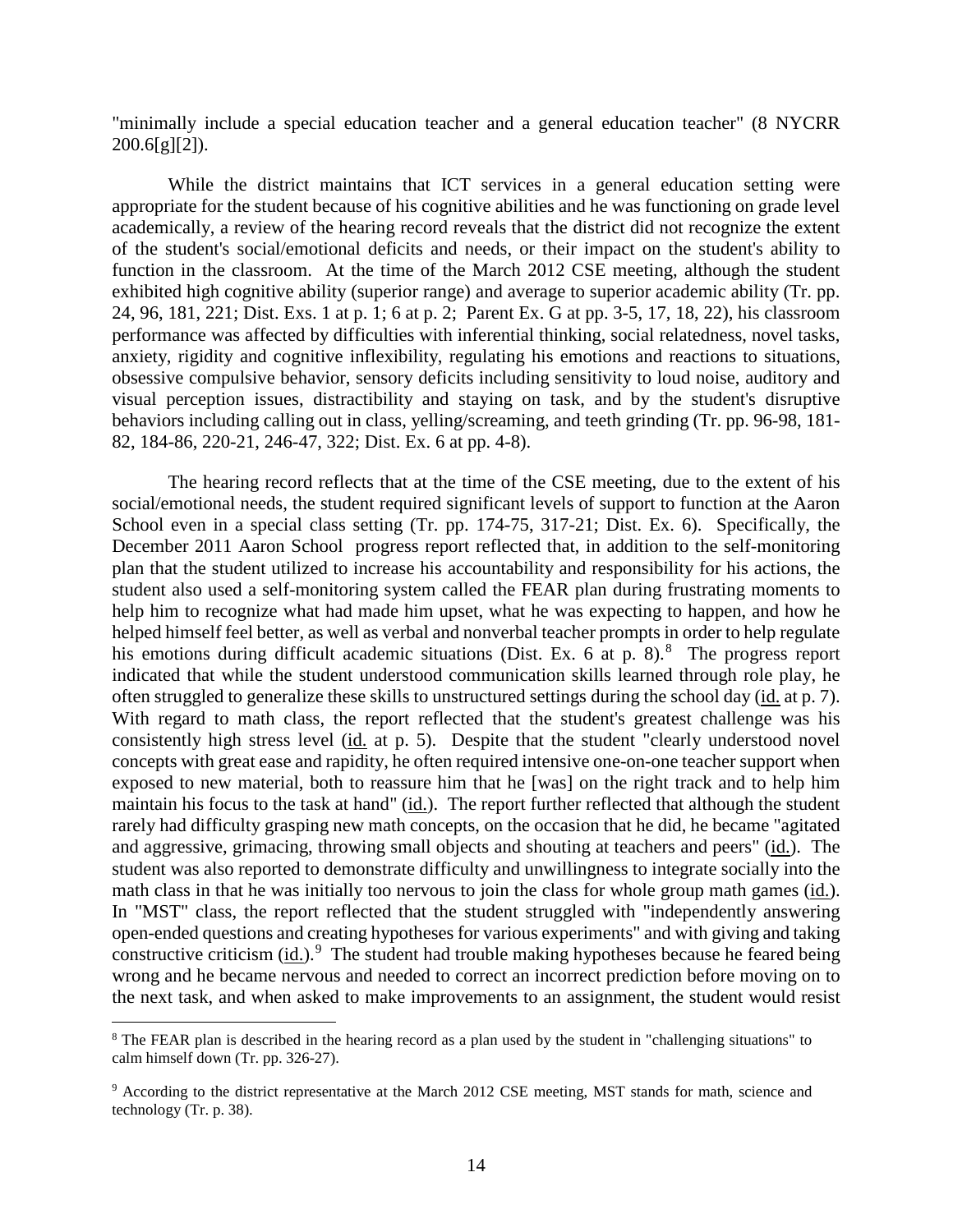doing so and required teacher support and the use of his "checklist strategy or his FEAR plan" to maintain focus on his work (id.).

The hearing record also reflects that although the student had made progress in this area, his ability to function in the classroom was affected by difficulty with pragmatic language skills (Parent Ex. G at pp. 11-12). The 2011 private psychoeducational evaluation report indicated that the student was not yet able to sustain an extended conversation; elaborate with specific, relevant details or with information he thought his listener might like to hear; sustain an active interest in what someone else is saying; had a very limited ability to use language for play interactions (sociodramatic play) or to express feelings; had extremely underdeveloped understanding and use of multiple word meanings, figurative expressions, and idiomatic expressions; and did not reliably recognize another person's need for help and offer assistance (id.).

The 2011 private psychoeducational report also noted that the student exhibited neuropsychological difficulties related to social perception including understanding logical social cause-effect relationships, social inferencing, reading affect on faces and recalling faces (Parent Ex. G at p. 14). Consistent with this, the student's Aaron School teacher and parent testified with regard to the student's difficulty reading facial expressions and social cues, understanding innuendos, determining when it was appropriate to laugh and joke with friends and when he should be serious; and understanding when he had done something that impacted his peers or classmates in any way (Tr. pp. 222, 403). Testimony by the student's teacher and social worker from the Aaron School reflected that the student wanted to fit in among his peer group and, in an effort to be funny and accepted, he exhibited silly behaviors, used inappropriate humor, jokes, and loud laughing, and at these times, needed guidance and reminders to use appropriate behaviors (Tr. pp. 236-37, 250, 320).

The hearing record reflects that the student's most prevalent area of deficit was his anxiety, which manifested itself in many ways, including worrying about doing the right thing, what his peers thought about him, how he would perform on a test or quiz, whether he would get a project done on time, making sure his peers were happy and whether he had asked enough questions about their day, the trajectory of the rest of the day once his schedule had been changed, worrying whether there would be a fire drill that day, or that he would either stand out by doing too well on his assignments or not do his best because he was not trying hard enough, and creative assignments (Tr. pp. 111, 184-86, 220, 221-22, 288, 318-21, 403; see Parent Ex. G at p. 14).<sup>10</sup>

The hearing record further reflects that the student's anxiety often resulted in his overreaction to events in the classroom. For example, testimony by the guidance counselor at the Aaron School indicated that the student may be concerned that his interaction with a peer was not appropriate and ask aloud "was I just very mean?", until someone responded and indicated that he behaved appropriately or explained "that was not how that happened" and he was then able to calm down (Tr. pp. 190-91). The guidance counselor also indicated that if the student was not able to

 $10$  The hearing record reflects that the student was sound sensitive and that in addition to being sensitive to loud talking, the student became overwhelmed and anxious if the environment became too loud or chaotic or when there was an unexpected noise (Tr. pp. 44, 54-55, 185, 192-93, 194). The Aaron School social worker testified that the student often worried about an upcoming fire drill and would walk around the building holding his ears and that this would impact his socialization and his ability to focus in class because he was "so caught up about if and when this fire drill was going to happen" (Tr. pp. 185-86, 321).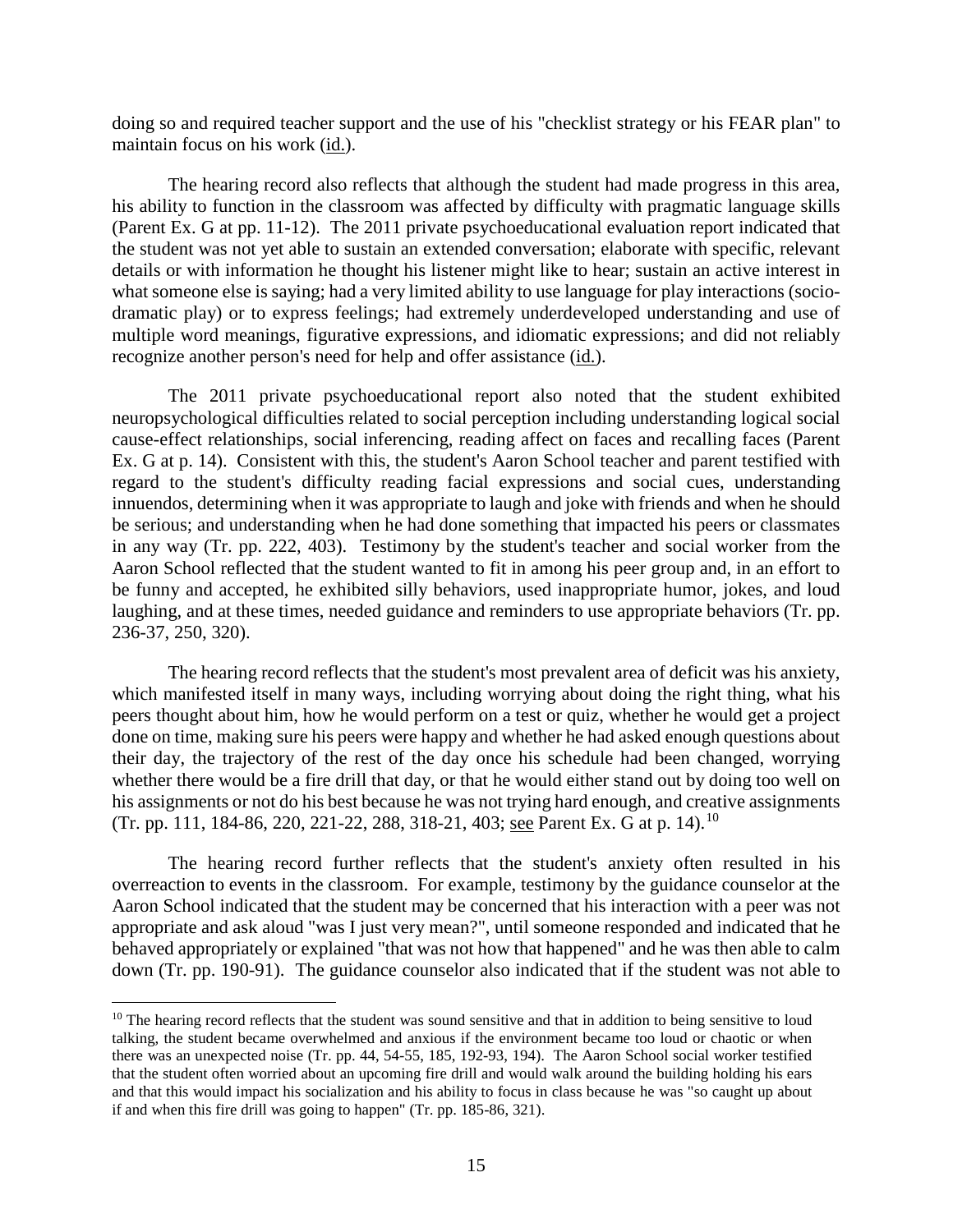calm down, he would go outside the classroom and speak to the assistant teacher or the social worker (Tr. p. 191). Testimony by the student's social worker at the Aaron School further described a cycle wherein the student would become very anxious about something, become very upset because he had gotten anxious, and then begin screaming, grinding his teeth, storm out of the room, and significantly overreact to the situation (Tr. pp. 322, 341-42). At that point the student was sent to the social worker, who would work with the student to "verbally practice things, calm down," and "get the student to a better place" (Tr. p. 322). She further testified that the student would express guilt regarding how he had acted, that the student was very hard on himself, and that he required assistance in order to return to the classroom (id.). The social worker and the student's Aaron School teacher also testified that the more severe overreactions which resulted in the student leaving the classroom occurred approximately twice per week, although less severe overreactions occurred more frequently, approximately once or twice per class period, although not necessarily every day (Tr. pp. 293, 340-42). Notably, and consistent with the above, the 2011 private psychoeducational report also reflected that the student exhibited several overreactions during the evaluation process, wherein his mood changed "in an instant," from relaxed and focused during tasks he felt sure about, to "angrily screaming and yelling and grinding his teeth, or [the student] would grow anxious and panicky" when he felt frustrated, failed a test item, accidentally did not adhere to a rule, or was going to be timed (Parent Ex. G at pp. 2-3).

In addition to the social/emotional difficulties that affected the student's ability to function in the classroom, the December 2011 progress report also reflected that the student had difficulty getting started on assignments, was easily distracted, could lose focus when working on assignments, and benefitted from individual teacher support and reminders to remain focused on assignments and tasks during class (Dist. Ex. 6 at p. 4; see Tr. pp. 400-02). Consistent with this, and in contrast to the district school psychologist's belief that the student was not "overly" distractible (Tr. p. 75), testimony by the student's Aaron School teacher during the 2012-13 school year, the private psychologist who conducted the 2011 private psychoeducational evaluation, the guidance counselor at Aaron School, and the parent, indicated that the student was easily distracted by both internal and external stimuli including environmental noise such as a classmate tapping his pencil, the sound of a computer turning on, other peoples' conversations, a cluttered visual environment, and by thoughts that he became "caught up in" that prevented him from attending to what was occurring (Tr. pp. 156, 198, 204-05, 247, 401). Additionally, and consistent with the 2011 private psychoeducational evaluation, testimony by the student's Aaron School teacher indicated that the student also exhibited obsessive compulsive behaviors that affected him in the classroom (Tr. p. 309; Parent Ex. G at p. 3).

In conclusion, based on the above, the hearing record demonstrates that the student would not be able to benefit from instruction in a general education classroom with ICT services. Such a setting would not provide sufficient support to address the student's extensive social/emotional and attentional needs, as the nature of the general education class setting, containing a greater number of students, more social interaction, more noise, and more distractions than the student experienced in his classes at the Aaron School, would likely exacerbate the student's anxiety and other social/emotional deficits. Accordingly, although the district appropriately addressed the student's behavioral needs, by failing to provide additional supports to address his social/emotional needs, the district failed to offer the student a FAPE for the 2012-13 school year.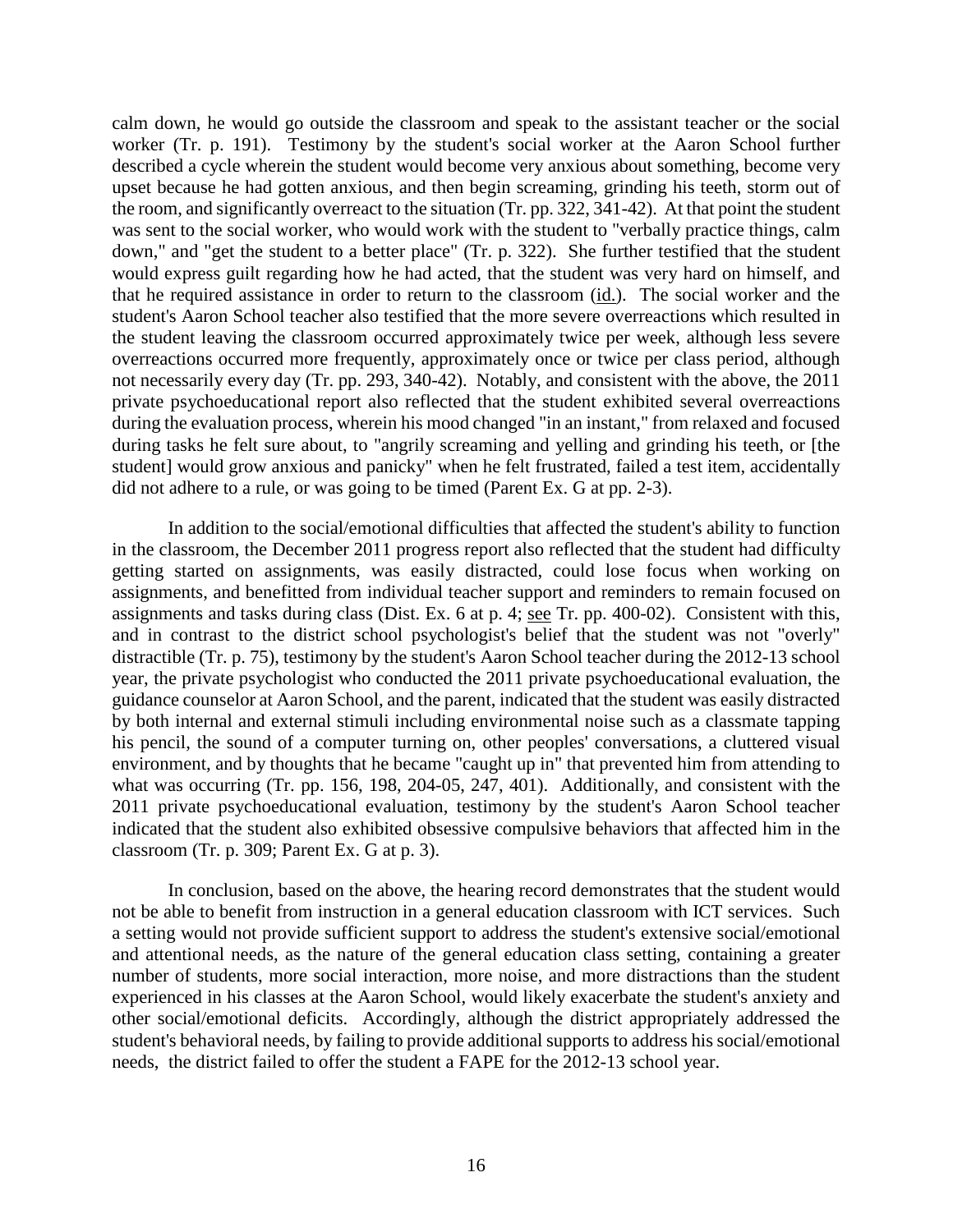#### **C. Unilateral Placement at the Aaron School**

The district contends that the parent's unilateral placement at the Aaron School was not appropriate for the student because the hearing record does not show that the school provided instruction specially designed for the student, the school did not provide the student with the amount and type of related services that were recommended on the student's IEP, and because the school not the student's LRE because it failed to offer sufficient interactions with typically developing peers. However, for the reasons set forth below I concur with the IHO that the Aaron School was reasonably calculated to enable the student to receive educational benefits because the school addressed the student's principal areas of need in the social/emotional and sensory realms, provided adequate related services, and that LRE considerations do not outweigh the benefits afforded the student so as to make his placement at the Aaron School inappropriate.

A private school placement must be "proper under the Act" (Carter, 510 U.S. at 12, 15; Burlington, 471 U.S. at 370), i.e., the private school offered an educational program which met the student's special education needs (see Gagliardo, 489 F.3d at 112, 115; Walczak, 142 F.3d at 129; Matrejek, 471 F. Supp. 2d at 419). A parent's failure to select a program approved by the State in favor of an unapproved option is not itself a bar to reimbursement (Carter, 510 U.S. at 14). The private school need not employ certified special education teachers or have its own IEP for the student (Carter, 510 U.S. 7; Application of the Bd. of Educ., Appeal No. 08-085; Application of the Dep't of Educ., Appeal No. 08-025; Application of the Bd. of Educ., Appeal No. 08-016; Application of the Bd. of Educ., Appeal No. 07-097; Application of a Child with a Disability, Appeal No. 07-038; Application of a Child with a Disability, Appeal No. 02-014; Application of a Child with a Disability, Appeal No. 01-105). Parents seeking reimbursement "bear the burden of demonstrating that their private placement was appropriate, even if the IEP was inappropriate" (Gagliardo, 489 F.3d at 112; see M.S. v. Bd. of Educ., 231 F.3d 96, 104 [2d Cir. 2000]). "Subject to certain limited exceptions, 'the same considerations and criteria that apply in determining whether the [s]chool [d]istrict's placement is appropriate should be considered in determining the appropriateness of the parents' placement…'" (Gagliardo, 489 F.3d at 112; Frank G. v. Bd. of Educ., 459 F.3d at 364 [2d Cir. 2006] [quoting Rowley, 458 U.S. at 207 and identifying exceptions]). Parents need not show that the placement provides every special service necessary to maximize the student's potential (Frank G., 459 F.3d at 364-65). When determining whether the parents' unilateral placement is appropriate, "[u]ltimately, the issue turns on" whether that placement is "reasonably calculated to enable the child to receive educational benefits" (Frank G., 459 F.3d at 364; see Gagliardo, 489 F.3d at 115 [citing Berger v. Medina City Sch. Dist., 348 F.3d 513, 522 [6th Cir. 2003] [stating "evidence of academic progress at a private school does not itself establish that the private placement offers adequate and appropriate education under the IDEA"]]). A private placement is only appropriate if it provides education instruction specially designed to meet the unique needs of a student (20 U.S.C. § 1401[29]; 34 CFR 300.39[a][1]; Educ. Law § 4401[1]; 8 NYCRR 200.1[ww]; Rowley, 458 U.S. at 188-89; Gagliardo, 489 F.3d at 114-15 [noting that even though the unilateral placement provided special education, the evidence did not show that it provided special education services specifically needed by the student]; Frank G., 459 F.3d at 365; Stevens v. New York City Dep't of Educ., 2010 WL 1005165, \*9 [S.D.N.Y. Mar. 18, 2010]).

The Second Circuit has set forth the standard for determining whether parents have carried their burden of demonstrating the appropriateness of their unilateral placement.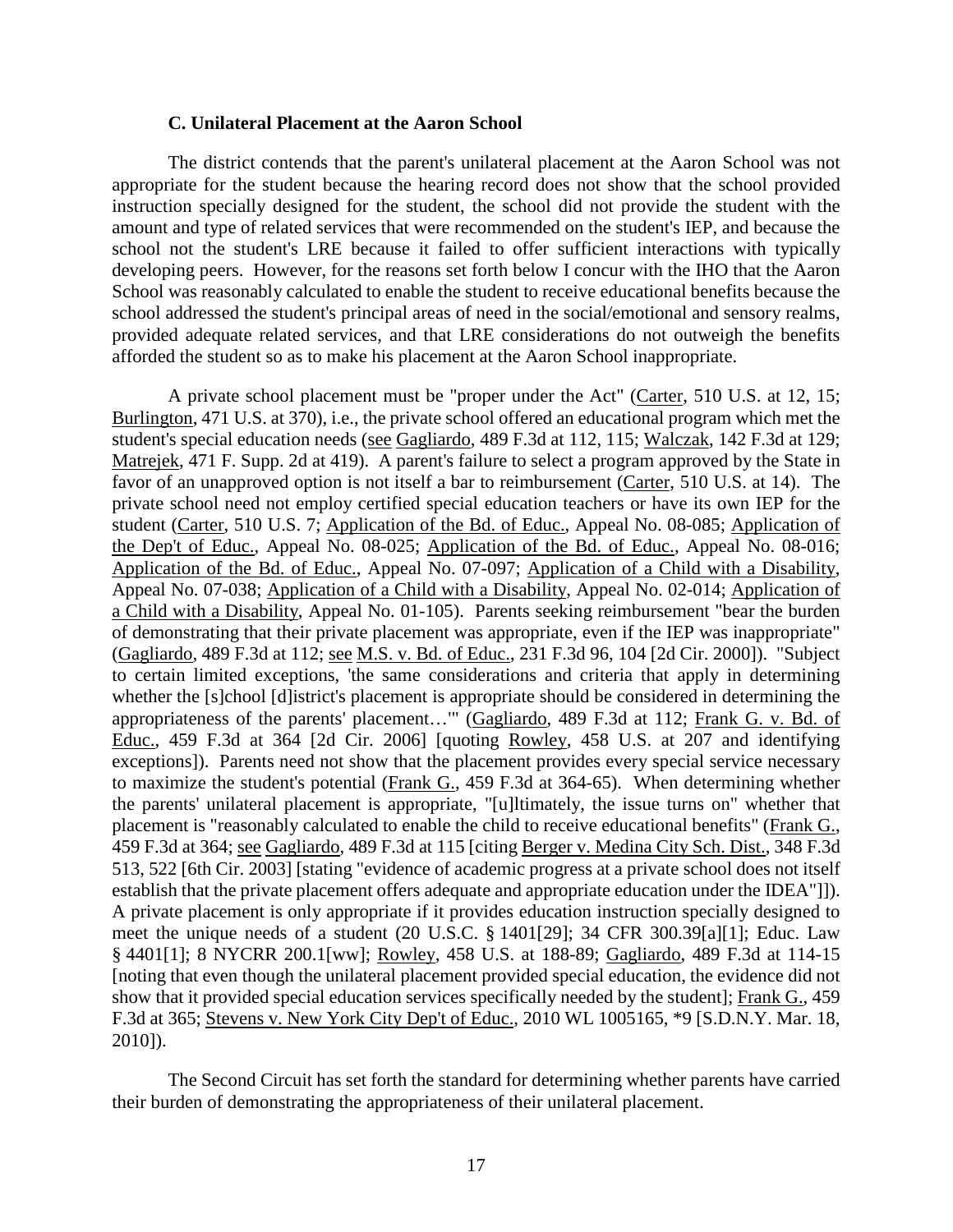No one factor is necessarily dispositive in determining whether parents' unilateral placement is reasonably calculated to enable the child to receive educational benefits. Grades, test scores, and regular advancement may constitute evidence that a child is receiving educational benefit, but courts assessing the propriety of a unilateral placement consider the totality of the circumstances in determining whether that placement reasonably serves a child's individual needs. To qualify for reimbursement under the IDEA, parents need not show that a private placement furnishes every special service necessary to maximize their child's potential. They need only demonstrate that the placement provides educational instruction specially designed to meet the unique needs of a handicapped child, supported by such services as are necessary to permit the child to benefit from instruction.

(Gagliardo, 489 F.3d at 112; see Frank G., 459 F.3d at 364-65).

## **1. Academic and Social/Emotional Needs**

As described in detail above, the hearing record reflects that the student demonstrated strong academic abilities but that his academic performance was affected by deficits related to his multiple diagnoses and most significantly his social/emotional needs. Although the district asserts that there was insufficient evidence that the student's program was specially designed to meet his needs, as described below the hearing record demonstrates that the student's needs were addressed appropriately at the Aaron School.

By way of background, the student's Aaron School classes for the 2012-13 school year ranged from three to nine students, and were typically staffed with two to three adults, including a teacher and an assistant teacher, a speech pathologist, or a counselor, although the student received reading instruction in a group of three students with one teacher (Tr. pp. 238-39, 256-57; 260-63, 265, 267-68; Parent Ex. P). Testimony by the Aaron School teacher indicated that the second instructor in the student's history and English classes was a speech pathologist (Tr. pp. 231, 233- 34; see also Parent Ex. P at p. 1). She further testified that at the Aaron School, grouping was based on the individual students' levels and needs—for example, the student's reading group contained three students because all three students were generally on the same level and needed the same level of individualized support (Tr. p. 266).

To address the student's rigidity, anxiety, and social interaction deficits, the hearing record reflects that student began each day with a 15-minute advisory class wherein he worked with two advisors to organize his day and preview any schedule changes for that day (Tr. pp. 254-55; Parent Ex. S). The advisory class was also a time for the student to socialize with the students in the class (Tr. p. 255).

With regard to academic classes, the Aaron School teacher testified that in the student's history class, she collaborated with the speech pathologist to make sure the language of the course was accessible to all students, to assist students with organizational skills necessary for writing tasks such as supporting their use of organizers and outlines, and to facilitate partner work, making sure students were communicating and working together collaboratively (Tr. pp. 231-32). The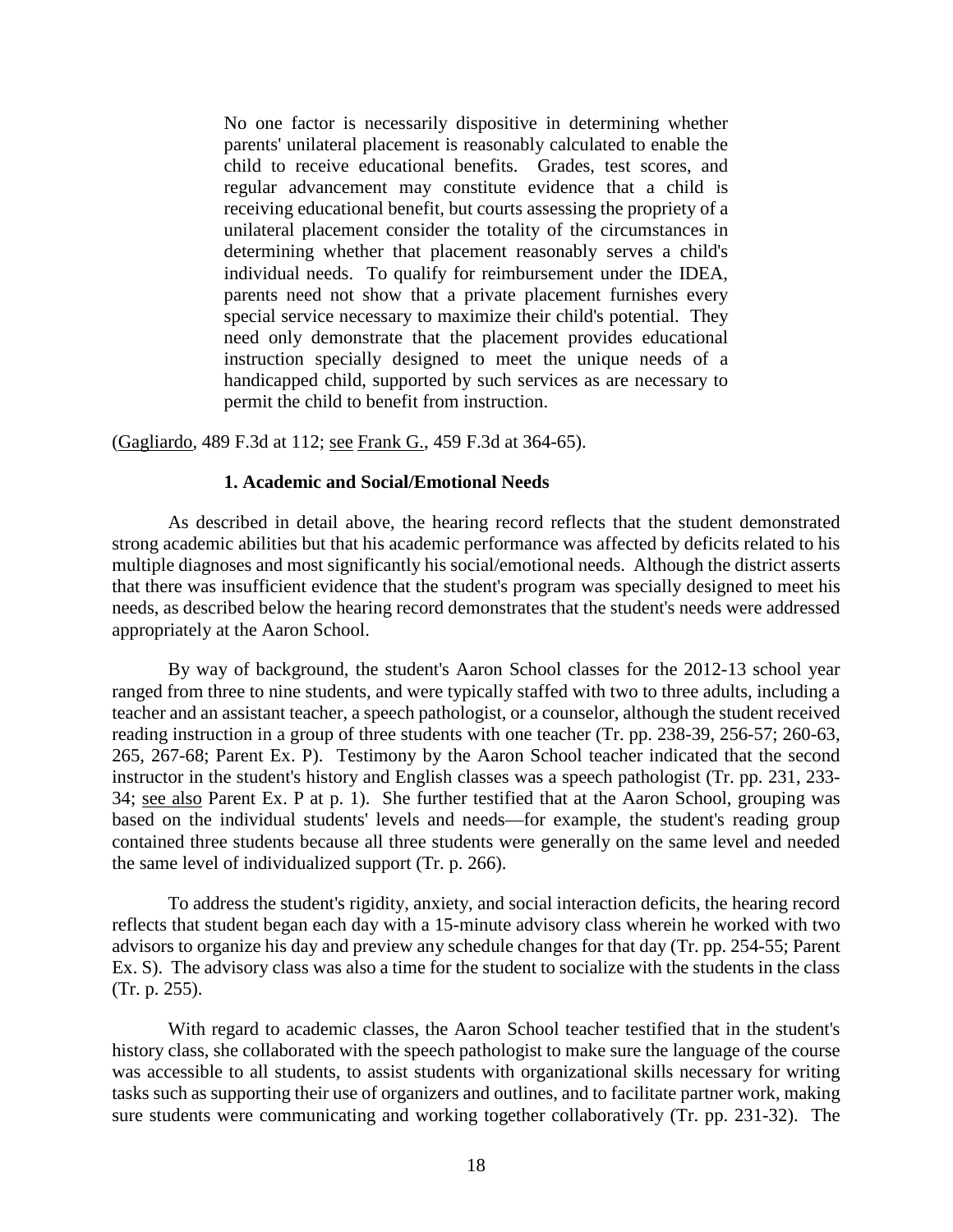Aaron School teacher testified that the school staff worked with the student on his writing goals, understanding cause and effect relationships, and perspective taking because the student was very "black and white" and had difficulty "find[ing] the gray" (Tr. p. 232; see also Parent Ex. E at p. 1). She testified that with regard to English, the student worked on figurative language, metaphors, similes, analysis of drama and poetry, and on creating his own stories, as the student had difficulty with open ended or creative based activities, particularly writing his own creative stories (Tr. pp. 233-34). The Aaron School teacher indicated that this type of assignment, which does not have "just one right answer," created anxiety in the student and that he shut down at times and was unable to do the work or required 1:1 support, and needed constant feedback and support to understand that it is "okay if he doesn't put all of the information in there or if he gets something slightly wrong or if there's two answers for something" (Tr. pp. 234-35). Within the context of his math class, which addressed algebra and concepts including factoring, polynomials, and quadratic equations, the Aaron School staff worked with the student on accepting when he got an answer wrong and trying to decrease the amount of time that it took him to get past that and move on to the next problem (Tr. p. 235). With regard to science, his teachers worked with him on planning and implementing larger projects, working collaboratively with peers and on keeping things in perspective (Tr. p. 237). The student's rigidity impacted his ability to work on long projects independently but he worked with the teacher to break down the steps and develop a timeline, and then created a project where he made a hypothesis and used the scientific method to analyze a song (Tr. p. 238). With regard to reading, the Aaron School teacher testified that the staff utilized organizers that made information very concrete for the student to assist him in understanding point of view and identifying character motivation (Tr. pp. 239-40).

The Aaron School also developed academic goals and objectives for each semester to address the student's specific needs in each of the core academic subjects including English, math, science, social studies (history), and reading and writing, as well as in art, physical education and health class (Parent Exs. E at pp. 1-2; N at pp. 1-2).

The hearing record reflects that in addition to academic classes, the student also participated in art, gym, health, a core skills class, and a forum class (Tr. p. 240). The Aaron School teacher testified that the core skills class was taught by a social worker or school psychologist along with a speech pathologist, and was designed to work on all types of social skills, such as understanding reputation and different types of relationships, and developing strategies to manage emotions (Tr. p. 240; see also Tr. pp. 178, 313, 315).<sup>11</sup> She indicated that the forum class was essentially like group counseling wherein a group of students met with one of the counselors to work on social skills and interacting with peers, to enhance their ability to communicate and work through challenging situations, essentially taking what was done in the more instructional setting of the core skills class and applying it to real life situations that are happening in the students' lives, in the forum class (Tr. pp. 241-42). The Aaron School teacher added that topics that are taught within those classes are shared with the other teachers so that all of the skills and strategies can be applied in all of the classes in both structured and unstructured settings (Tr. p. 242). Goals and objectives for each semester were also developed to address the student's specific needs in the areas of core skills and counseling (Parent Exs. E at p. 2; N at p. 2).

<sup>&</sup>lt;sup>11</sup> Testimony by the Aaron School social worker indicated that the core skills class was also referred to as the social skills class (Tr. p. 315).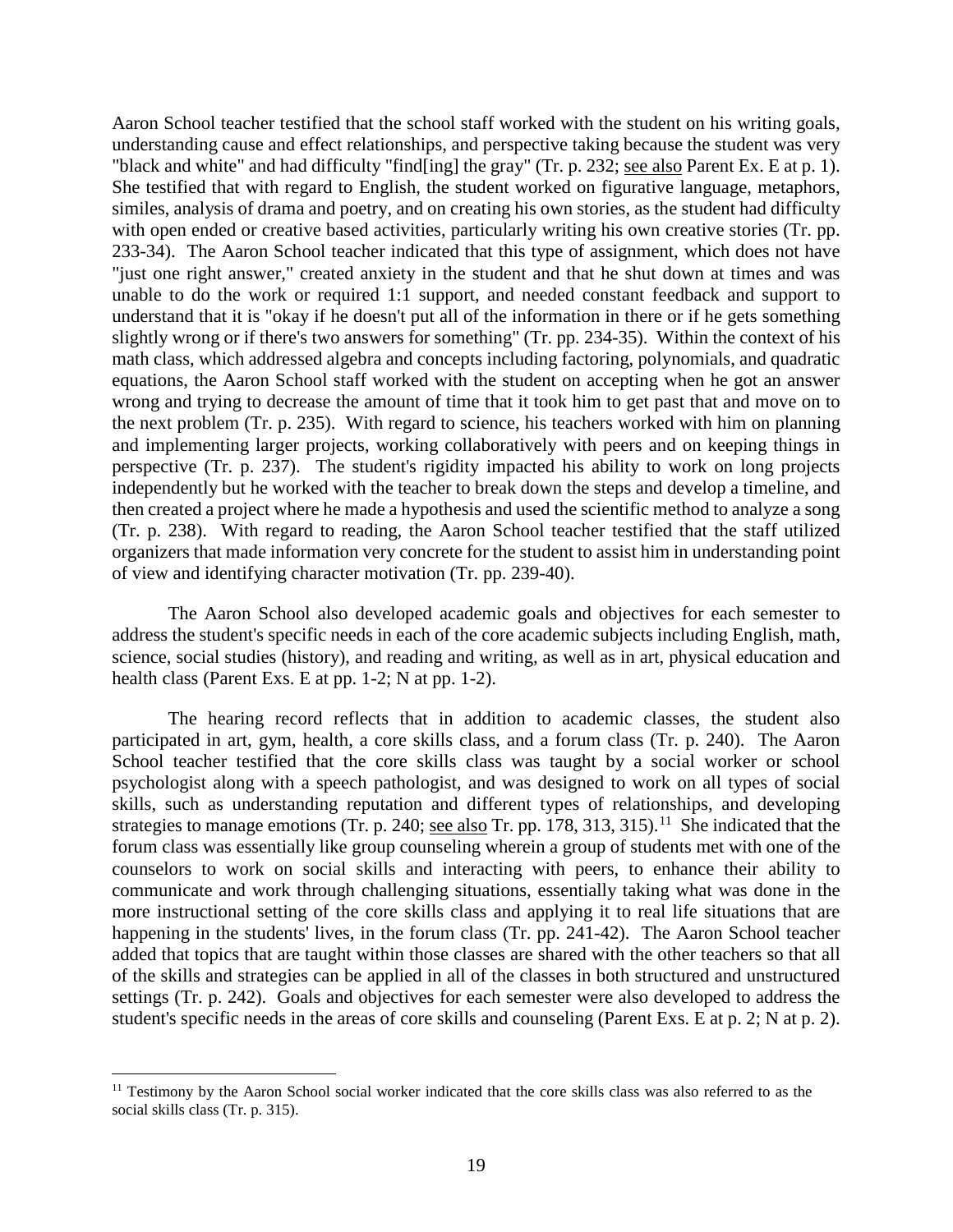The self-monitoring plan that was described above in detail also demonstrates that the program at the Aaron School was specifically designed for the student. As noted above, the monitoring plan was created in collaboration with the student's private therapist, his parents, his teachers and providers and was modified as needed to more specifically address pertinent behaviors as they changed over time. Testimony by the student's social worker at the Aaron School indicated that there were periods of time where the teaching staff would observe the student to really see how he was doing on the current behaviors included in his plan and adapt it as needed to more accurately address his needs (Tr. p. 324). The hearing record reflects that the student himself provided feedback at one point that he felt he no longer needed to monitor his volume as it had improved (Tr. pp. 323-24, 398).

Although not directly challenged by the district, the hearing record also reflects that the Aaron School addressed the student's inappropriate behaviors with strategies specifically designed to address his particular needs. For example, the social worker's testimony reflected strategies that she utilized to address the student's social/emotional and behavioral needs including providing reminders to use "expected" (appropriate) behaviors when he was off task or demonstrating silly behaviors, reminders to keep things in perspective, providing a seat at the back of the room for privacy to write and express himself without feeling people were looking over his shoulder, alleviating anxiety by reminding the student that his work was for his teacher's eyes only, providing opportunities to take a break outside the classroom, and verbally processing a situation with her so he could return to class and be successful, for example, by expressing his guilt over how he had acted in order to calm down and get the student back to a more regulated state (Tr. pp. 320, 322, 331-32, 333; Parent Ex. P at pp. 7-8). As noted above, the student also utilized a FEAR plan during the 2012-13 school year during his more severe overreactions (Tr. p. 323) and utilized his self-monitoring plan to provide himself with feedback on his behavior every ten minutes throughout his day in every class (Tr. pp. 323-24). The hearing record reflects that the selfmonitoring plan had been successful in improving the student's ability regulate his emotions and manage his frustration tolerance as demonstrated by data recorded on his self-monitoring plan, documenting his on-task performance and overreactions throughout the day (Parent Ex. P at p. 7).12 The social worker testified that over the course of the 2012-13 school year, she saw a decrease in the student's overreactions, silliness, and loudness, that the student was able to recover and calm down more quickly, and that the student demonstrated an increase in his overall sense of selfawareness (Tr. pp. 325, 327, 328; see also Parent Ex. P at pp. 7, 8). In addition, the hearing record reflects that the social worker constantly collaborated with the student's private counselor, the Aaron School teachers and staff, and the student's parents regarding the student (Tr. pp. 316, 324, 329, 335).

In light of the above, I find that the Aaron School provided a program specially designed for the student and that the student's needs were addressed appropriately at the Aaron School.

 $12$  I note that the student's behavior during the January 2012 classroom observation by the district appeared to be quite disruptive in that he called out approximately nine times within the 45-minute observation, and while this might suggest that the monitoring plan was not effective, testimony by the Aaron School teacher indicated that the student's less severe overreactions normally occurred much less often: once or twice per class period and not necessarily every day (Tr. pp. 73-74, 293). I also note that the Aaron School teacher and social worker testified that the student also displayed more severe overreactions, estimated to occur twice per week, which were not exhibited during the observation (Tr. pp. 293, 303-04, 341; see Dist. Ex. 5).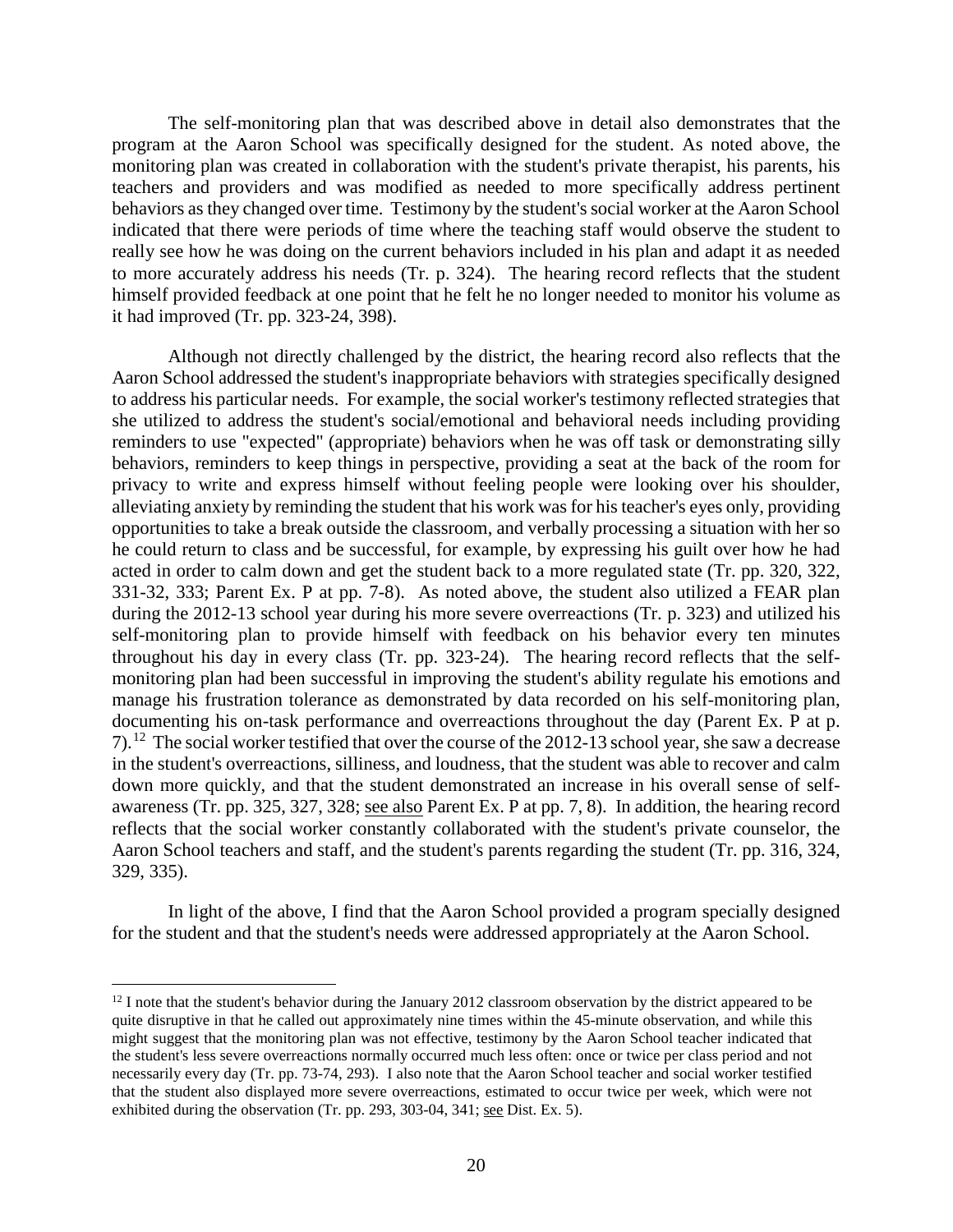#### **2. Sensory Needs**

As described in detail above, the hearing record reflects that the student exhibited sensory processing needs, most notably sensitivity to loud or unexpected noise and distractibility (Tr. pp. 43-44, 156; Dist. Ex. 1 at p. 2). To address this, the Aaron School's setting of three to nine students per class provided an environment that supported the student's need for a structured, controlled, and less distracting setting than that of a larger class (Tr. pp. 247, 256-67; see Tr. pp. 154-56). Additionally, testimony by the Aaron School administrator indicated that the teachers were all aware of the student's sound sensitivity and worked with the student to reassure him when there was a fire drill planned and his social worker also addressed this in more depth in the student's counseling session (Tr. pp. 185-86). In addition to the OT services that were provided to the student at the Aaron School in part to address his sensory needs, testimony by the Aaron School teacher also indicated that at times, school staff provided the student with sensory tools or the opportunity to do some exercises in the hallway to address his distractibility and help redirect him back to task (Tr. p. 254). In light of the above, I find that the student's sensory needs were appropriately addressed at the Aaron School.

#### **3. Related Services Needs**

The hearing record reflects that the Aaron School provided related services to the student including counseling, speech-language therapy, and OT (Tr. p. 244). Similar to the recommendation in the March 2012 IEP, OT and speech-language therapy were provided to the student at the Aaron School within the classroom setting (push-in) and counseling services were provided both in and out (pull-out) of the classroom setting (Tr. pp. 269-70; Dist. Ex. 1 at pp. 6- 7).

Testimony from the Aaron School teacher indicated that the occupational therapist came into the classroom for 45 minutes approximately once per week to check in (Tr. pp. 270-71). She testified that "push-in" services were not necessarily direct, individualized therapy for the student, but rather consisted of strategies and techniques that were developed by the occupational therapist that would help the student and other students within the context of the classroom and that were applied in the classroom by the head and assistant teachers, after meeting with and being trained by the occupational therapist (id.). Accordingly, the implementation of the student's OT services at the Aaron School did not deviate significantly from the recommendation for one 40-minute group session per week contained in the March 2012 IEP (Dist. Ex. 1 at p. 7).

With regard to speech-language therapy, the Aaron School teacher testified that the speech pathologist pushed into or functioned as a staff member in two of the student's classes each day and that speech-language therapy was being provided in a group setting within the classroom (Tr. p. 271). Again, this implementation of speech-language services is similar if not greater than the one 40-minute group session recommended in the March 2012 IEP (Dist. Ex. 1 at p. 6).

With regard to counseling services, the Aaron School teacher testified that the student received one pull-out counseling session per week in addition to the core skills and forum classes that each met once per week (Tr. p. 272). Testimony by the student's social worker indicated that in addition to seeing the student for counseling in a group of two students, she, along with a speech pathologist, also facilitated his core skills class, which addressed various communication skills, how to maintain age appropriate relationships, how to initiate conversation, and navigate the social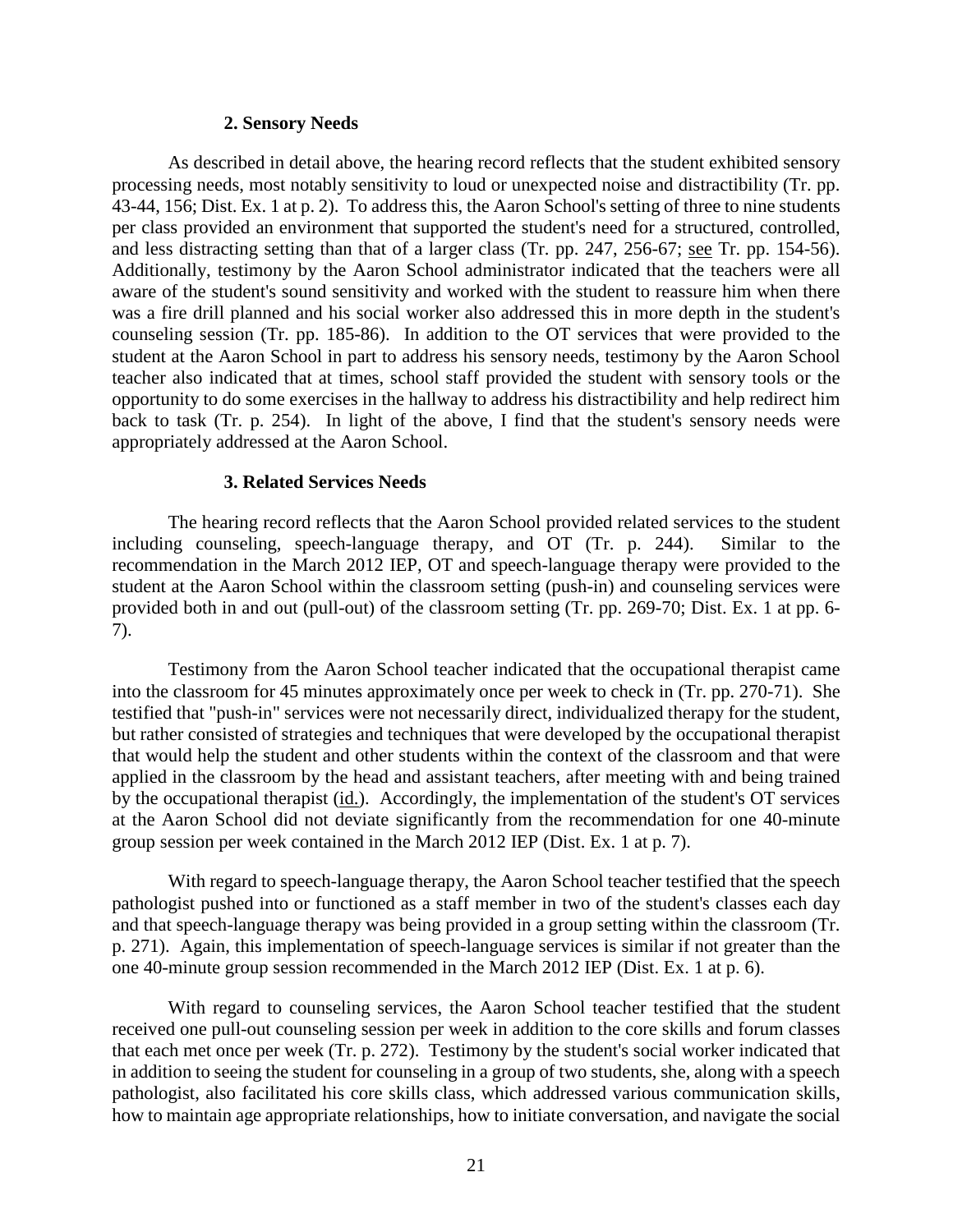world (Tr. pp. 313, 315, 317-18, 319; Parent Ex. P at p. 7). Her testimony indicated that in the core skills class students performed role plays, watched video clips, and did creative assignments, for example, where students would create a comic strip about conversations that they might have with another person (Tr. p. 318). The social worker's testimony indicated that the student did "okay" in the class; he was able to complete independent activities such as worksheets, however with regard to the role plays, the student always demonstrated a "big fear of standing out," and required much assistance, guidance, and coaching to be calm and comfortable in front of the class (Tr. p. 318). She added that given the right supports, the student was able to be successful and act out some of the role plays "in a great way" (Tr. p. 319). Testimony by the student's social worker also indicated that she provided additional support to the student by coming into the class whenever he was faced with a challenging social or academic situation (Tr. pp. 320-21, 331).

Although the district alleges that the Aaron School did not provide the amount of related services mandated in the IEP, the hearing record shows that while, as described above, the services were provided in a somewhat different manner, the Aaron School provided a similar level of related services to the student and actually provided more frequent services in speech-language therapy and counseling than was recommended in the March 2012 IEP (compare Tr. pp. 269-72 with Dist. Ex. 1 at pp. 6-7). Despite the difference in provision of related services, the hearing record supports the conclusion that the Aaron School adequately and appropriately provided for the student's related services needs.

#### **4. LRE Considerations—Access to Typically Developing Peers**

Although the district maintains that the Aaron School was not in the student's LRE, the hearing record does not support this contention. The district asserts that the Aaron School was not an appropriate placement for the student because the student population is composed entirely of students with disabilities and the Aaron School was thus "overly restrictive" for the student. Although the restrictiveness of the parental placement may be considered as a factor in determining whether the parents are entitled to an award of tuition reimbursement (Rafferty v. Cranston Pub. Sch. Comm., 315 F.3d 21, 26-27 [1st Cir. 2002]; M.S., 231 F.3d at 105; Schreiber v. East Ramapo Cent. Sch. Dist., 2010 WL 1253698, at \*19 [S.D.N.Y. Mar. 21, 2010]; W.S. v. Rye City Sch. Dist., 454 F. Supp. 2d 134, 138 [S.D.N.Y. 2006]; Pinn v. Harrison Cent. Sch. Dist., 473 F. Supp. 2d 477, 482-83 [S.D.N.Y. 2007]), parents are not as strictly held to the standard of placement in the LRE as are school districts (see Carter, 510 U.S. at 14-15; M.S., 231 F.3d at 105 [stating that parents "may not be subject to the same mainstreaming requirements as a school board"]) and "the totality of the circumstances" must be considered in determining the appropriateness of the unilateral placement (D.D-S. v. Southhold Union Free Sch. Dist., 506 Fed. App'x 80, 82, 2012 WL 6684585 [2d Cir. Dec. 26, 2012]). Testimony by the district representative reflected that the CSE believed that because the student had so much potential and would likely attend college, the student should prepare for that by integrating with typically developing peers so that he could learn to function and manage in that environment (Tr. p. 36). However, based on the description in the hearing record of the extent of the student's social/emotional needs, despite his cognitive potential, the student was not ready for placement in the less restrictive ICT classroom without other supports to address his significant social/emotional and related behavioral needs. I note that the parent's testimony reflected that every student in the ICT classroom was a source of distraction to the student and that his difficulty reading facial expressions, understanding sarcasm and irony, and determining when someone is joking or serious resulted in anxiety and impacted his ability to have relationships with other students (Tr. pp. 400, 402, 403). While I do not disagree that the student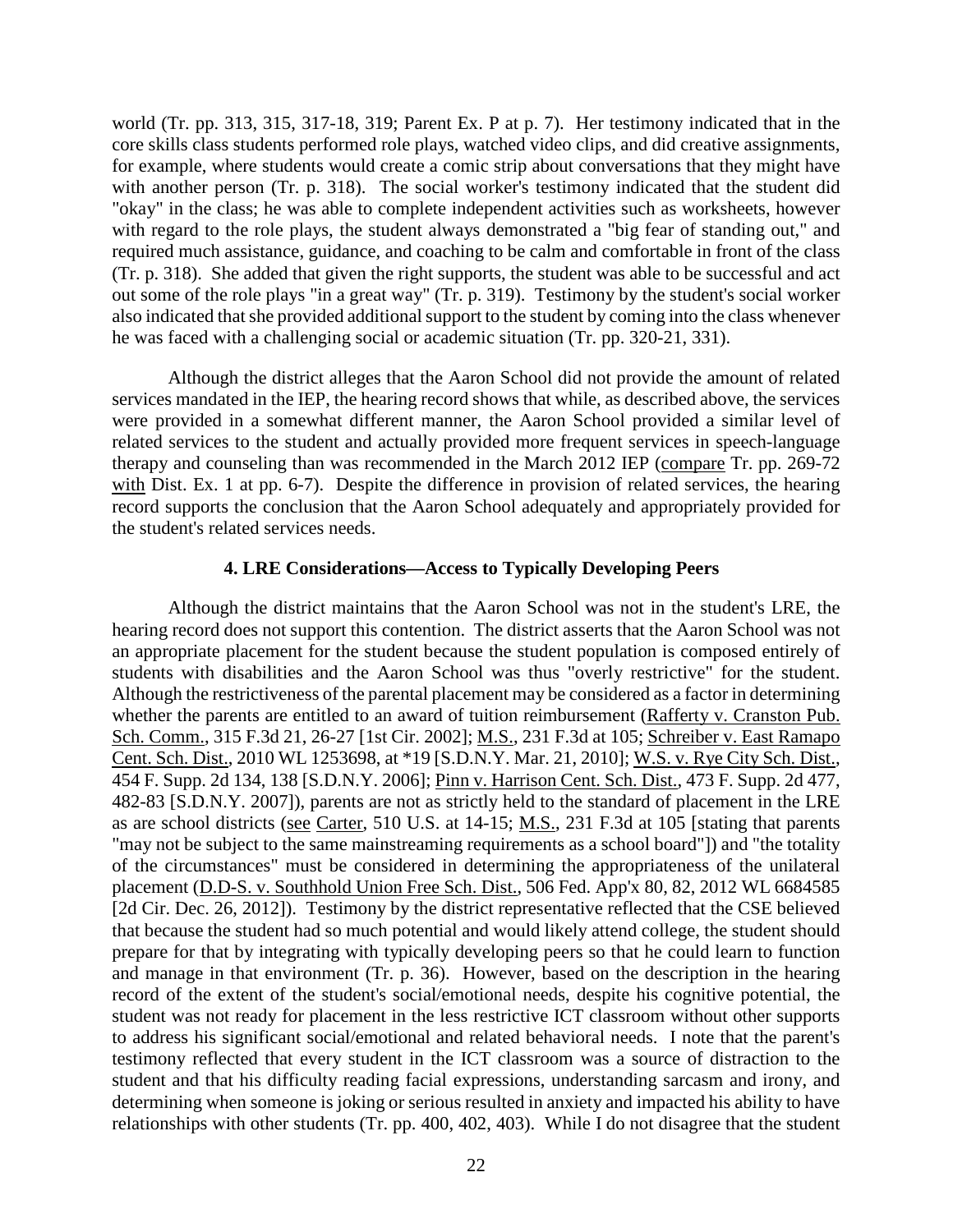could have benefited from some access to typically developing students as models of socially appropriate behavior, the hearing record demonstrates that the student continued to require the level of support and structure that was provided by a special class setting such as that at the Aaron School.<sup>13</sup> Furthermore, I note that the hearing record reflects that the Aaron School population could have provided for some appropriate social models for the student (Tr. p. 132). Testimony by the student's private counselor indicated that in her experience with the students at the Aaron School, there are students who have very different profiles than the student in the instant case, who have skills in social development and could serve as social models for the student (Tr. pp. 131- 32). Under the circumstances of this case, considering that the district failed to adequately provide for the student's social/emotional needs, the weight of the evidence shows that even if the Aaron School may not have maximized the student's interaction with nondisabled peers, in this instance LRE considerations do not weigh so heavily as to preclude the determination that the parent's unilateral placement of the student at the Aaron School for the 2012-13 school year was appropriate (Gagliardo, 489 F.3d at 112; see Frank G., 459 F.3d at 364-65).

## **D. Equitable Considerations**

Having found that the district failed to offer the student a FAPE for the 2012-13 school year, and concurred with the IHO's conclusion that the Aaron School was an appropriate unilateral placement, the final criterion for a reimbursement award is that the parent's claim must be supported by equitable considerations. Equitable considerations are relevant to fashioning relief under the IDEA (Burlington, 471 U.S. at 374; R.E., 694 F.3d at 185, 194,]; M.C. v. Voluntown, 226 F.3d 60, 68 [2d Cir. 2000]; see Carter, 510 U.S. at 16 ["Courts fashioning discretionary equitable relief under IDEA must consider all relevant factors, including the appropriate and reasonable level of reimbursement that should be required. Total reimbursement will not be appropriate if the court determines that the cost of the private education was unreasonable"]). With respect to equitable considerations, the IDEA also provides that reimbursement may be reduced or denied when parents fail to raise the appropriateness of an IEP in a timely manner, fail to make their child available for evaluation by the district, or upon a finding of unreasonableness with respect to the actions taken by the parents (20 U.S.C. § 1412[a][10][C][iii]; see S.W. v. New York City Dep't of Educ., 646 F. Supp. 2d 346, 362-64 [S.D.N.Y. 2009]; Thies v. New York City Bd. of Educ., 2008 WL 344728 [S.D.N.Y. Feb. 4, 2008]; M.V. v. Shenendehowa Cent. Sch. Dist., 2008 WL 53181, at \*5 [N.D.N.Y. Jan. 2, 2008]; Bettinger v. New York City Bd. of Educ., 2007 WL 4208560, at \*4 [S.D.N.Y. Nov. 20, 2007]; Carmel Cent. Sch. Dist. v. V.P., 373 F. Supp. 2d 402, 417-18 [S.D.N.Y. 2005], aff'd, 2006 WL 2335140 [2d Cir. Aug. 9, 2006]; Werner v. Clarkstown Cent. Sch. Dist., 363 F. Supp. 2d 656, 660-61 [S.D.N.Y. 2005]; see also M.C., 226 F.3d at 69 n.9; Wolfe v. Taconic Hills Cent. Sch. Dist., 167 F. Supp. 2d 530, 533 [N.D.N.Y. 2001]).

Contrary to the district's allegation that equitable considerations should preclude relief in this instance because the parent had no intention of enrolling the student in a public school, a review of the hearing record reveals otherwise. Initially, there is nothing in the hearing record to show that the parent engaged in conduct designed to obstruct the CSE process or its ability to

<sup>&</sup>lt;sup>13</sup> For example, even if the district had placed the student in a special class setting, under Newington the district would still be required to mainstream the child to the maximum extent appropriate in complying with its LRE mandate (Newington, 546 F.3d at 120), but while LRE is a factor to consider, it need not always be a dispositive factor with respect to whether a parental unilateral placement is appropriate.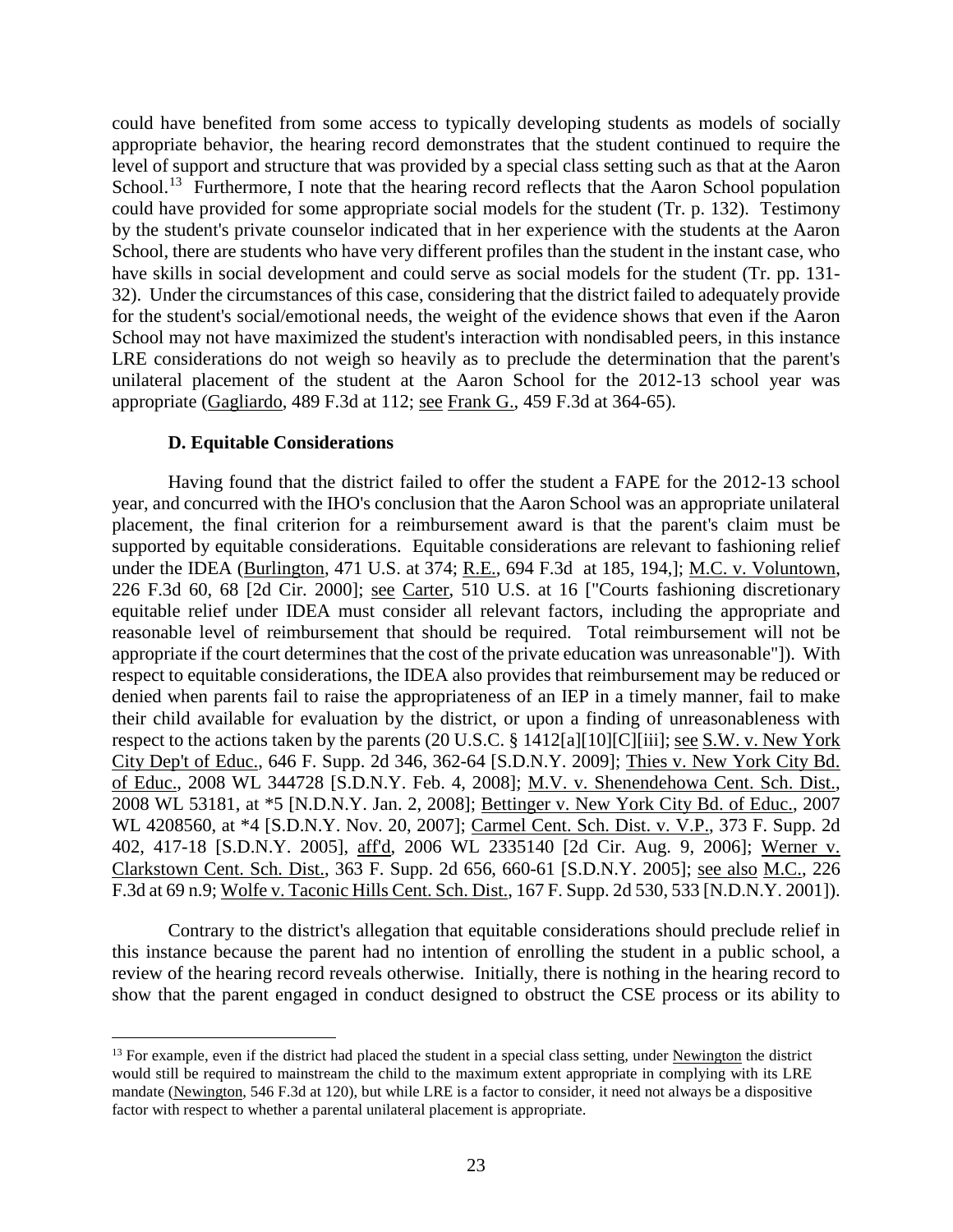provide the student with a FAPE (see R.B. v. New York City Dep't of Educ., 713 F. Supp. 2d 235, 249 [S.D.N.Y. 2010]). Rather, the hearing record shows that the parent attended the March 2012 CSE meeting along with staff from the Aaron School, shared the student's most recent Aaron School progress report and a recent private psychoeducational evaluation, and actively participated in the meeting, including raising specific concerns with the district's recommended ICT placement (see Tr. pp. 39, 390-96; Dist. Exs. 2; 6; Parent Ex. G). Although the parent executed a contract with the Aaron School on January 14, 2012, securing the student's attendance at the school for the 2012-13 school year, and subsequently made payments under that contract, the parent also expressed a willingness to consider a public school placement and visited the recommended public school site once it was identified (Tr. pp. 404-08; Parent Exs. I; M). Additionally, the parent investigated a large number of potential school placements for the student, both public and private, prior to her initial decision to place the student at the Aaron School (Tr. pp. 388). As the IHO found, although the parent "made known her preference for the Aaron School . . . at no point did she make an Aaron School placement an absolute condition," and as such, equitable considerations nonetheless favored reimbursement (IHO Decision at p. 27).

The IDEA allows that reimbursement may be reduced or denied if parents do not provide notice of the unilateral placement either at the most recent CSE meeting prior to removing the student from public school, or by written notice ten business days before such removal, "that they were rejecting the placement proposed by the public agency to provide a [FAPE] to their child, including stating their concerns and their intent to enroll their child in a private school at public expense" (20 U.S.C. § 1412 [a][10][C][iii][I]; <u>see</u> 34 CFR 300.148 [d][1]). This statutory provision "serves the important purpose of giving the school system an opportunity, before the child is removed, to assemble a team, evaluate the child, devise an appropriate plan, and determine whether a [FAPE] can be provided in the public schools" (Greenland Sch. Dist. v. Amy N., 358 F.3d 150, 160 [1st Cir. 2004]). Although a reduction in reimbursement is discretionary, courts have upheld the denial of reimbursement in cases where it was shown that parents failed to comply with this statutory provision (Greenland, 358 F.3d at 160; Ms. M. v. Portland Sch. Comm., 360 F.3d 267 [1st Cir. 2004]; Berger, 348 F.3d at 523-24; Rafferty v. Cranston Pub. Sch. Comm., 315 F.3d 21, 27 [1st Cir. 2002]; see Frank G., 459 F.3d at 376; Voluntown, 226 F.3d at 68; Lauren V. v. Colonial Sch. Dist.; 2007 WL 3085854, at \* 13 [E.D. Pa. Oct. 22, 2007]).

With respect to the district's allegations about the adequacy of the parent's 10-day notice, the hearing record also shows that the parent timely notified the district of her unilateral placement of the student at the Aaron School (see Parent Exs. B; C). After receiving the July 2012 FNR, the parent wrote the district and stated that although she felt the recommendation of an ICT placement was not appropriate for the student, she wished to have more information on the recommended school site (Parent Ex. C). On August 22, 2012 the parent sent a lengthy letter to the district detailing numerous concerns with the conduct of the March 2012 CSE meeting and the substance of the March 2102 IEP, and gave the district notice of her intention to unilaterally place the student at the Aaron School at public expense (Parent Ex. B). I find this notice adequate and decline to reduce or modify the IHO's tuition reimbursement order on this basis (20 U.S.C. § 1412  $[a][10][C][iii][I]$ ; see 34 CFR 300.148  $[d][1]$ ).